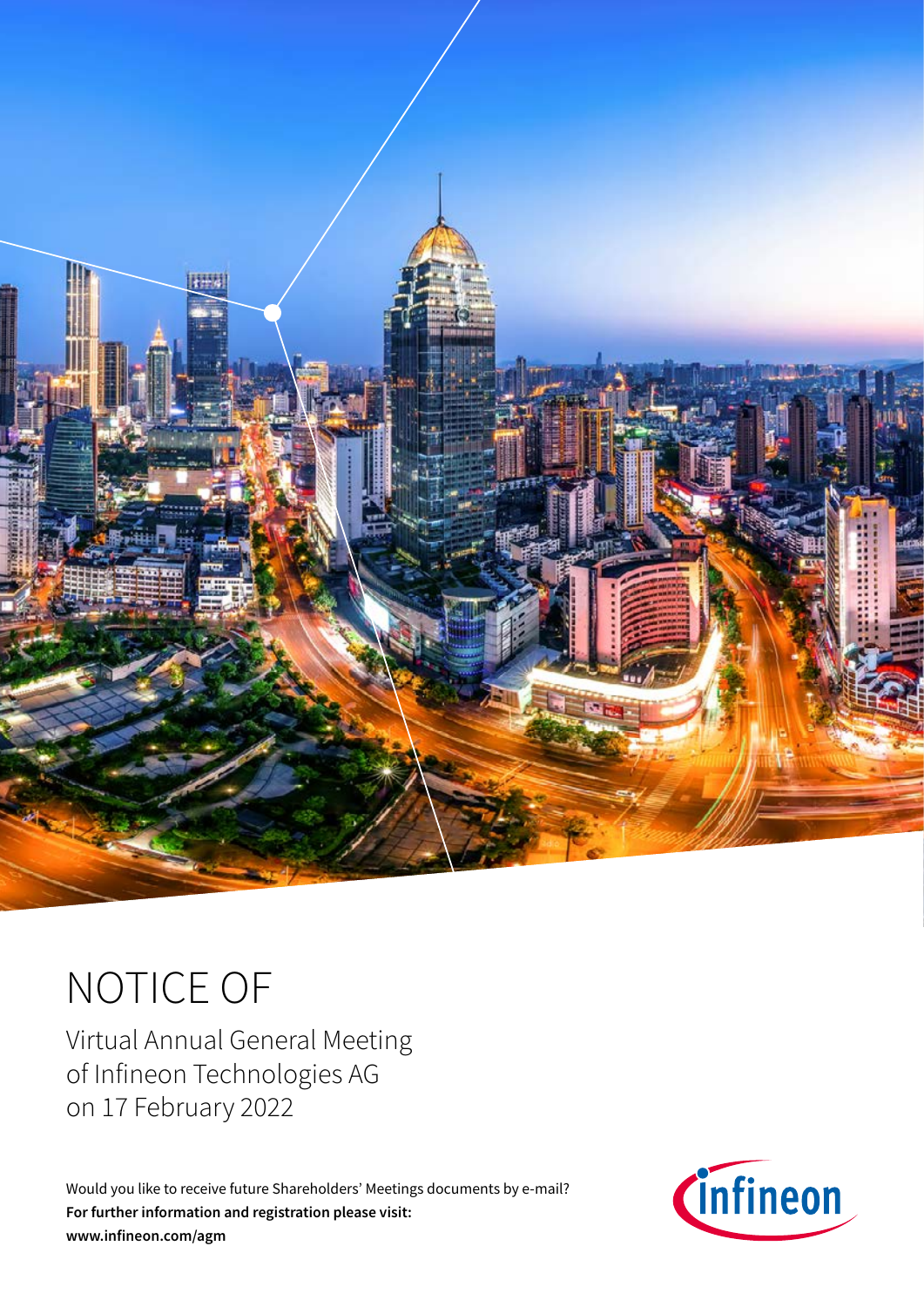

- 1 -

Infineon Technologies AG Neubiberg,

Neubiberg January 2022

ISIN: DE0006231004

Dear Shareholders,

Notice is hereby given that the

# **Annual General Meeting of Infineon Technologies AG**

will take place on

# **Thursday, 17 February 2022 at 10:00 a.m. (CET)**

in the form of a virtual event without the physical presence of the shareholders or their proxies.

The Annual General Meeting will be broadcast live (audio and video) on the Internet at [www.infineon.com/agm](https://www.infineon.com/agm) for the entire duration of the event for shareholders and interested members of the public. The exercise of shareholder rights, in particular the exercise of voting rights, requires registration for the meeting in due time and in the proper form and will be performed exclusively by way of mail ballot or by granting power of attorney to company proxies.

The location of the Annual General Meeting within the meaning of the German Stock Corporation Act is Am Campeon 1-15, 85579 Neubiberg.

- **I. Agenda**
- **1. Submission of the approved Separate Financial Statements of Infineon Technologies AG and the approved Consolidated Financial Statements, both as of 30 September 2021, the combined Management Report for Infineon Technologies AG and the Infineon Group, and the report of the Supervisory Board for the 2021 fiscal year**

These documents also include the remuneration report as well as the explanatory report on the disclosures pursuant to section 289a, paragraph 1 and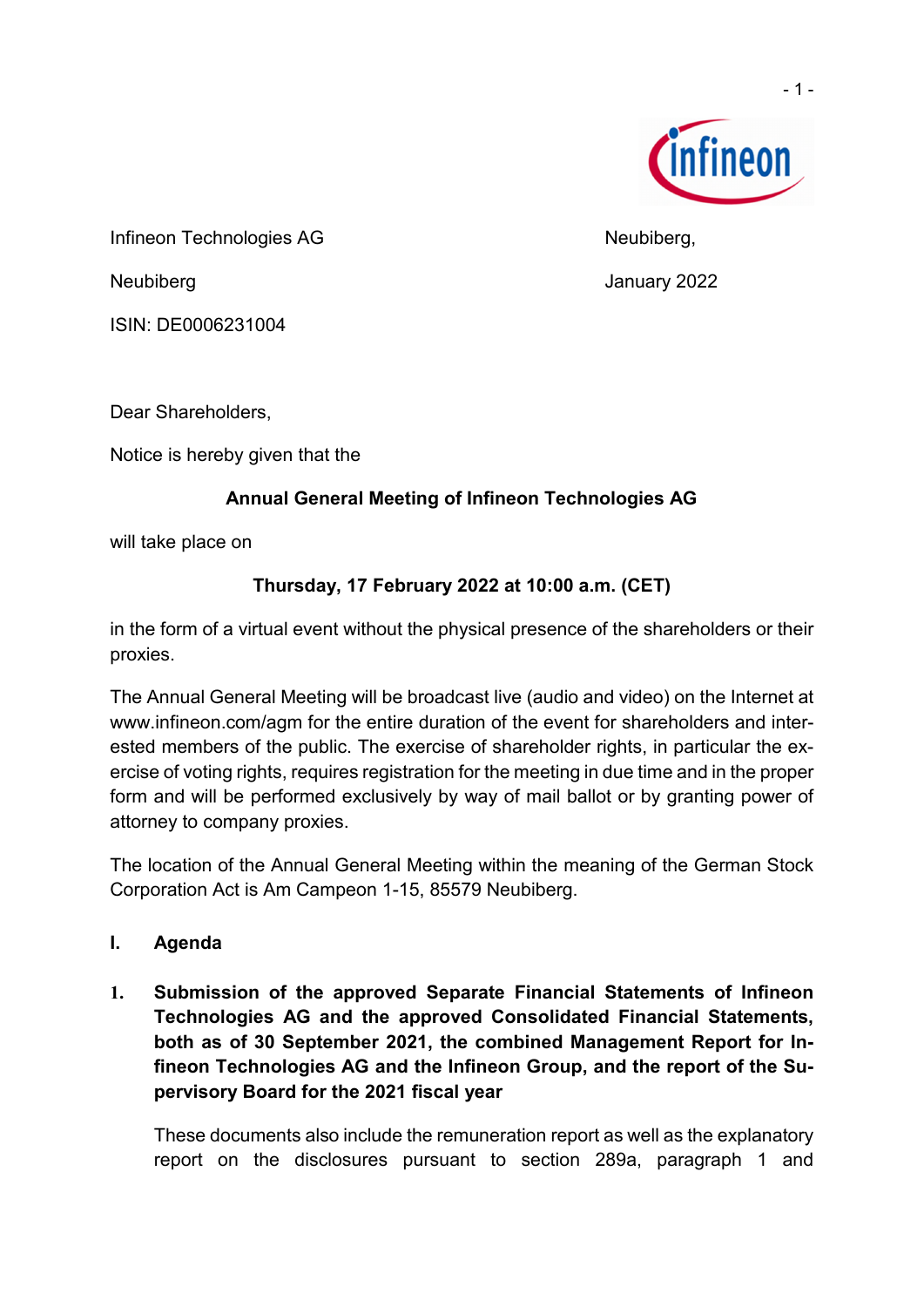section 315a, paragraph 1 of the German Commercial Code *(Handelsgesetzbuch – HGB)* in the version applicable for the 2021 fiscal year. The documents referred to above have already been published on the Infineon website at [www.infineon.com/agm.](https://www.infineon.com/agm) They will also be made available during the Annual General Meeting and their content presented in detail.

The Corporate Governance Statement *(Erklärung zur Unternehmensführung)* pursuant to sections 289f and 315d, HGB (including the Corporate Governance Report) is available on the Infineon website at [www.infineon.com/corporate-governance-statement.](https://www.infineon.com/corporate-governance-statement) The summarized separate Non-Financial Report is also available on the company website at [www.infineon.com/csr\\_reporting.](https://www.infineon.com/csr_reporting)

The Supervisory Board has approved the Separate Financial Statements and the Consolidated Financial Statements prepared by the Management Board. The Separate Financial Statements have therefore been adopted in accordance with section 172, sentence 1 of the German Stock Corporation Act (*Aktiengesetz — AktG*). A resolution of the Annual General Meeting pertaining to this particular item on the Agenda is not required.

#### **2. Utilization of unappropriated profit**

The Management Board and the Supervisory Board propose to utilize €351,371,394.45 of the unappropriated profit (*Bilanzgewinn)* of €352,598,706.99, as reported by Infineon Technologies AG for the 2021 fiscal year, to pay a dividend of €0.27 per qualifying share and to transfer the remaining sum of €1,227,312.54 to other revenue reserves *(Gewinnrücklagen)*.

Unappropriated profit will therefore be utilized as follows:

| Unappropriated profit        | €352,598,706.99 |
|------------------------------|-----------------|
| Distribution to shareholders | €351,371,394.45 |
| Transfer to revenue reserves | €1,227,312.54   |

The proposal takes into account the 4,545,602 own shares held by the Company at the time of announcing the Annual General Meeting that do not qualify for a dividend. If the number of shares qualifying for a dividend should change prior to the resolution concerning the utilization of unappropriated profit being adopted, the Management Board and the Supervisory Board will propose to the Annual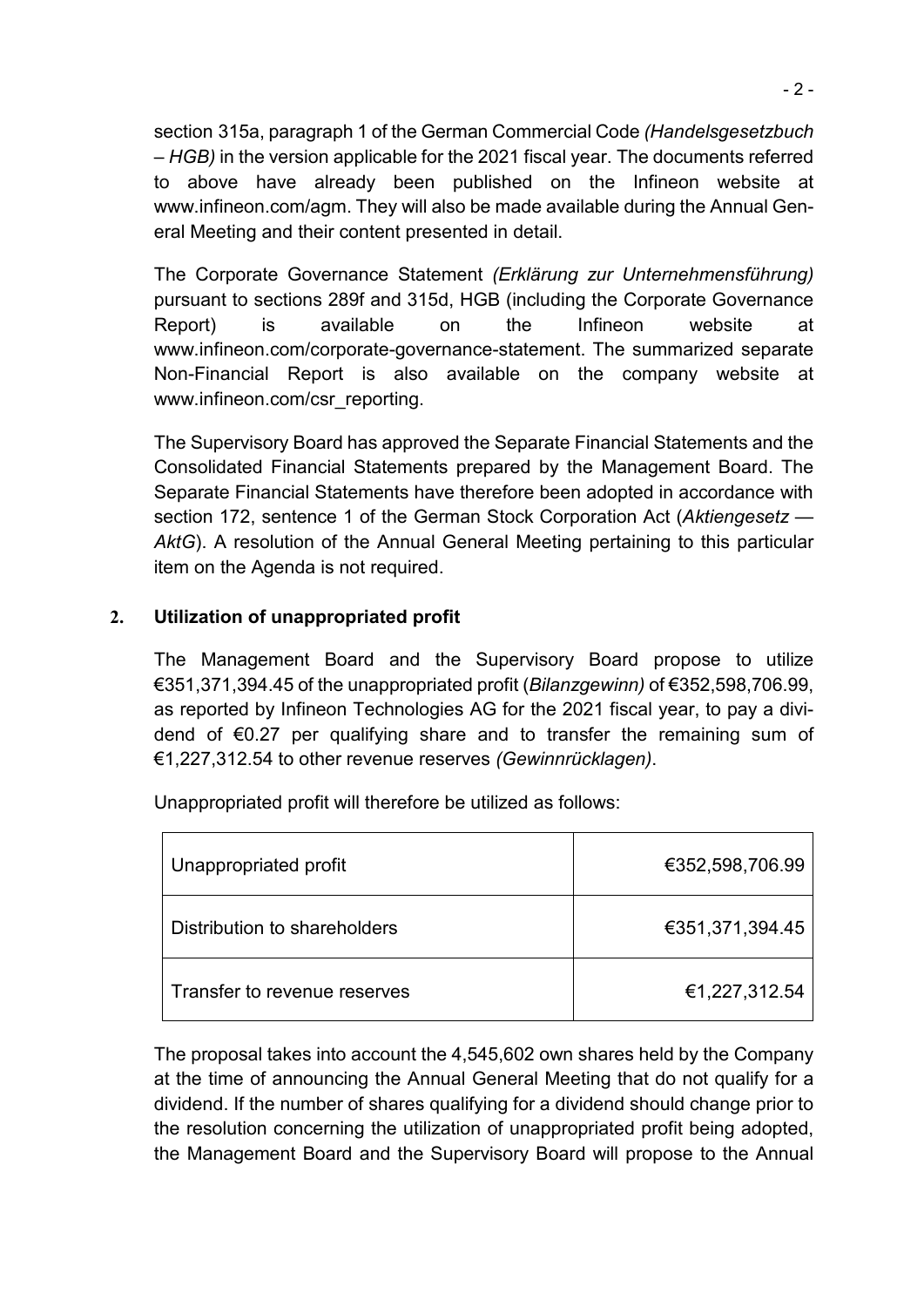General Meeting a correspondingly amended resolution concerning the utilization of unappropriated profit that still provides for the payment of a dividend of  $€0.27$ per qualifying share and correspondingly adjusted amounts for the distribution and the amount transferred to revenue reserves.

In accordance with section 58, paragraph 4, sentence 2, AktG, any dividend resolved by the Annual General Meeting will fall due for payment on the third business day following the resolution of the Annual General Meeting, i.e. on 22 February 2022.

# **3. Approval of the acts of the members of the Management Board**

The Management Board and the Supervisory Board propose that the acts of the members of the Management Board in office during the 2021 fiscal year be approved for this period. The vote on the approval of the acts of the members of the Management Board at the Annual General Meeting is intended to be held separately for each individual member.

# **4. Approval of the acts of the members of the Supervisory Board**

The Management Board and the Supervisory Board propose that the acts of the members of the Supervisory Board in office during the 2021 fiscal year be approved for this period. The vote on the approval of the acts of the members of the Supervisory Board at the Annual General Meeting is intended to be held separately for each individual member.

# **5. Appointment of the Company and Group auditor for the 2022 fiscal year and the auditor for the review of the Half-Year Financial Report as well as for the possible review of other quarterly financial reports for the 2022 fiscal year**

In concurrence with the recommendation of its Investment, Finance and Audit Committee, the Supervisory Board proposes that KPMG AG Wirtschaftsprüfungsgesellschaft, Munich, be appointed Company and Group auditor for the 2022 fiscal year as well as the auditor for the review of the Half-Year Financial Report pursuant to sections 115 and 117 of the German Securities Act *(Wertpapierhandelsgesetz – WpHG)* for the 2022 fiscal year as well as for the possible review of other quarterly financial reports pursuant to section 115, paragraph 7 and section 117, WpHG, for the 2022 fiscal year.

The Investment, Finance and Audit Committee has confirmed that its recommendation is free from undue influence by third parties and that it was not subject to any restriction regarding the selection of auditors within the meaning of article 16, section 6 of the EU Statutory Audit Regulation.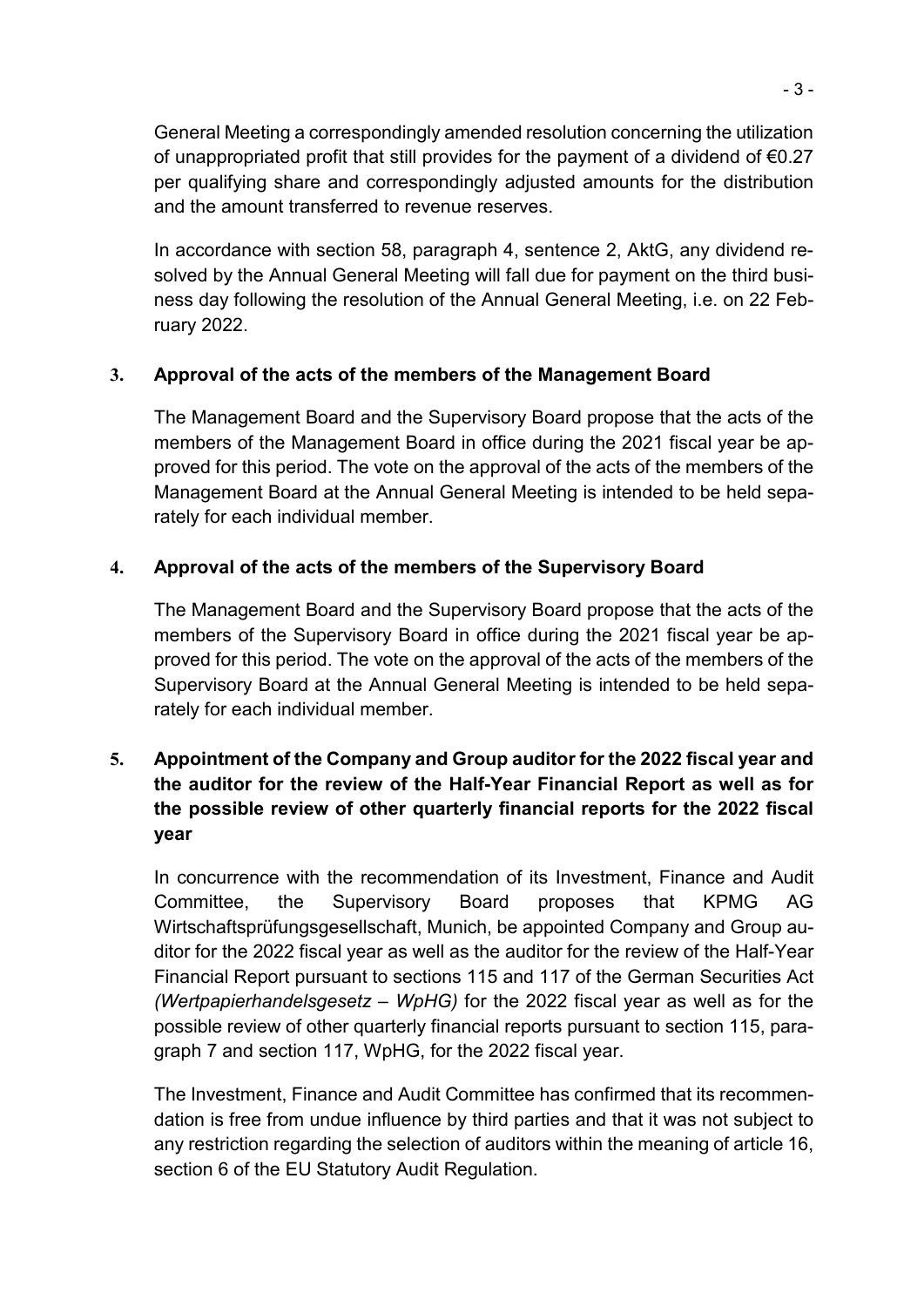#### **6. Election to the Supervisory Board**

The term of office of Ms. Géraldine Picaud as shareholder representative on the Supervisory Board expires at the end of the Annual General Meeting on 17 February 2022. It is therefore necessary for the Annual General Meeting to elect a new Supervisory Board member to fill the vacant position.

The Supervisory Board, comprising eight shareholder representatives and eight employee representatives, is constituted in accordance with section 6, paragraph 1, sentence 1 of the Articles of Association in conjunction with section 95, section 96, paragraph 1 and section 101, paragraph 1, AktG as well as with section 1, paragraph 1, section 5, paragraph 1, section 7, paragraph 1, sentence 1 No. 2 and section 2 No. 2 of the German Co-Determination Act *(Gesetz über die Mitbestimmung der Arbeitnehmer – MitbestG)*. Pursuant to section 96, paragraph 2, AktG in conjunction with section 1, paragraph 1 and section 5, paragraph 1, MitbestG, the Supervisory Board must comprise at least 30% women and at least 30% men. This quota is required to be complied with on the basis of the Supervisory Board as a whole, given that neither the shareholder representative side nor the employee representative side have objected to such an overall view. There must therefore be a minimum of five women and five men on the Supervisory Board. The employee representatives on the Supervisory Board currently comprise five women and three men. On the shareholder side, the Supervisory Board will include two women and five men: Dr. Wolfgang Eder, Ms. Xiaoqun Clever, Dr. Friedrich Eichiner, Mr. Hans-Ulrich Holdenried, Dr. Manfred Puffer, Dr. Ulrich Spiesshofer and Ms. Margret Suckale, all of whose Supervisory Board mandates extend beyond the 2022 Annual General Meeting. For the election of a new member as shareholder representative, the Supervisory Board now proposes that a woman again be elected at the 2022 Annual General Meeting. In this case, overall, the minimum gender quota requirement pursuant to section 96, paragraph 2, AktG would continue to be fulfilled.

The candidate proposed for election was nominated by the Supervisory Board's Nomination Committee. The Supervisory Board's election proposal to the Annual General Meeting takes into account the statutory requirements as well as the specific objectives decided upon by the Supervisory Board for its own composition, and aims to meet the competency profile requirements set for the Supervisory Board as a whole. The competency profile and catalog of objectives drawn up by the Supervisory Board, together with a description of the implementation status thereof, are contained in the Corporate Governance Statement pursuant to sections 289f and 315d, HGB, which – together with the Corporate Governance Report – is included in the documents submitted or made available under item 1 of the Agenda.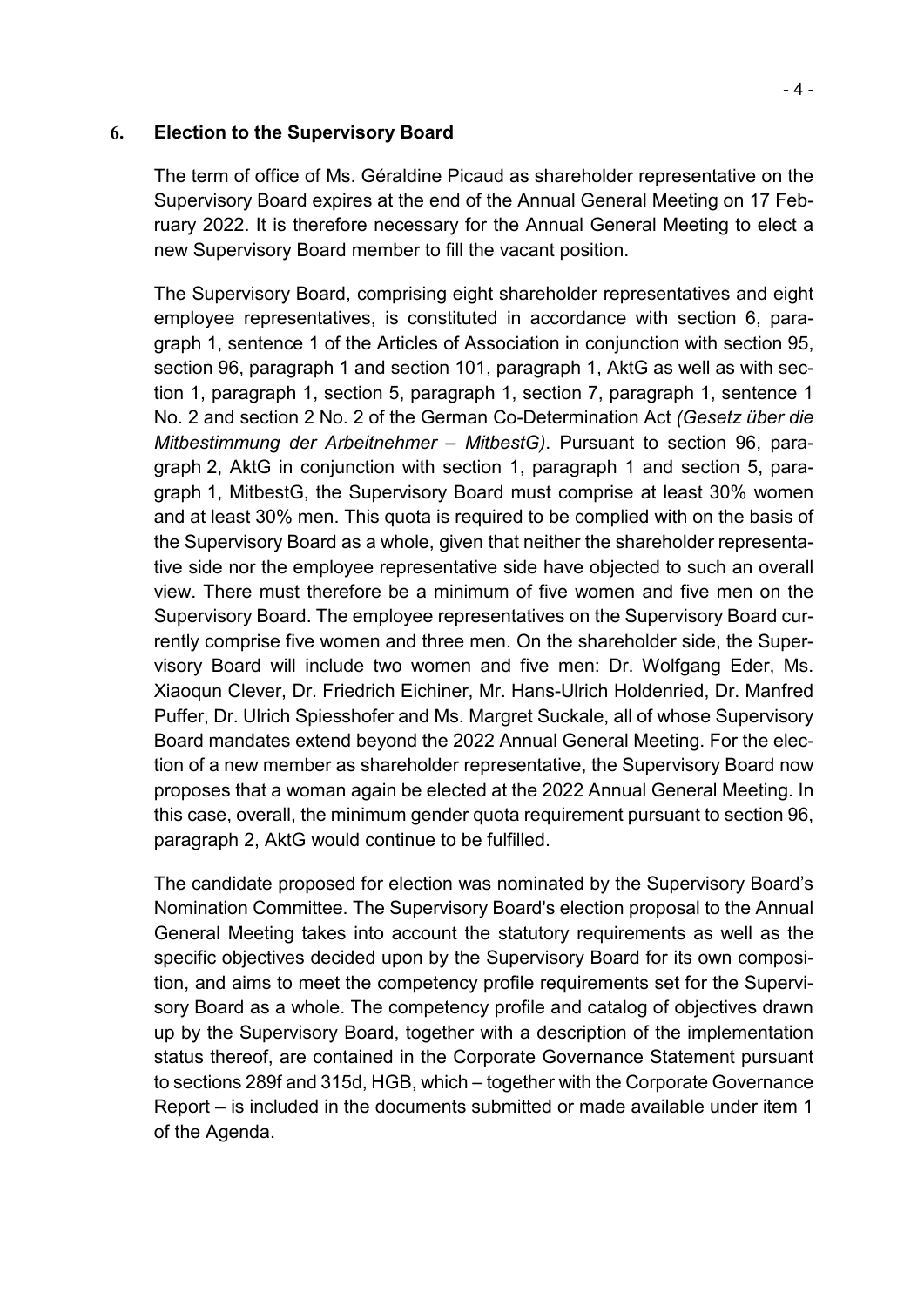The Supervisory Board proposes to the Annual General Meeting that

Ms. Géraldine Picaud, Oberwil b. Zug, Switzerland Occupation: Chief Financial Officer of Holcim Ltd.

Membership of the following statutory supervisory boards in Germany:

None

Membership of the following comparable boards in Germany and abroad:

- The following mandates within the Holcim Group:
	- Member of the Board of Directors of Holcim Group Services Ltd., **Switzerland**
	- Member of the Board of Directors of Holcim Technology Ltd., Switzerland
	- Member of the Board of Directors of Lafarge Maroc SA, Morocco
	- Member of the Board of Directors of LafargeHolcim Maroc SAS, Morocco (listed)
	- Member of the Board of Directors of LafargeHolcim Maroc Afrique SAS, Morocco
	- Member of the Board of Directors of Huaxin Cement Co, Ltd., China (listed)

be elected to the Supervisory Board – as one of the shareholder representatives required to be elected by the Annual General Meeting – with effect from the end of the Annual General Meeting on February 17, 2022 until the end of the Annual General Meeting which resolves on the approval of the acts of the Supervisory Board for the 2025 fiscal year.

The proposed term of office of four years is intended to make use of the option provided for in the Articles of Association to appoint Supervisory Board members for a shorter term of office than the standard five years (section 6, paragraph 1, sentence 4 of the Articles of Association).

In the opinion of the Supervisory Board, there are no personal or business relationships between Ms. Picaud on the one hand and Infineon Technologies AG or its group companies, the corporate bodies of Infineon Technologies AG or a shareholder directly or indirectly holding more than 10% of the voting rights in Infineon Technologies AG on the other hand that would be relevant for a shareholder making an objective decision about the election. In the opinion of the shareholder representatives, Ms. Picaud is also to be regarded as independent of the Company and the Management Board.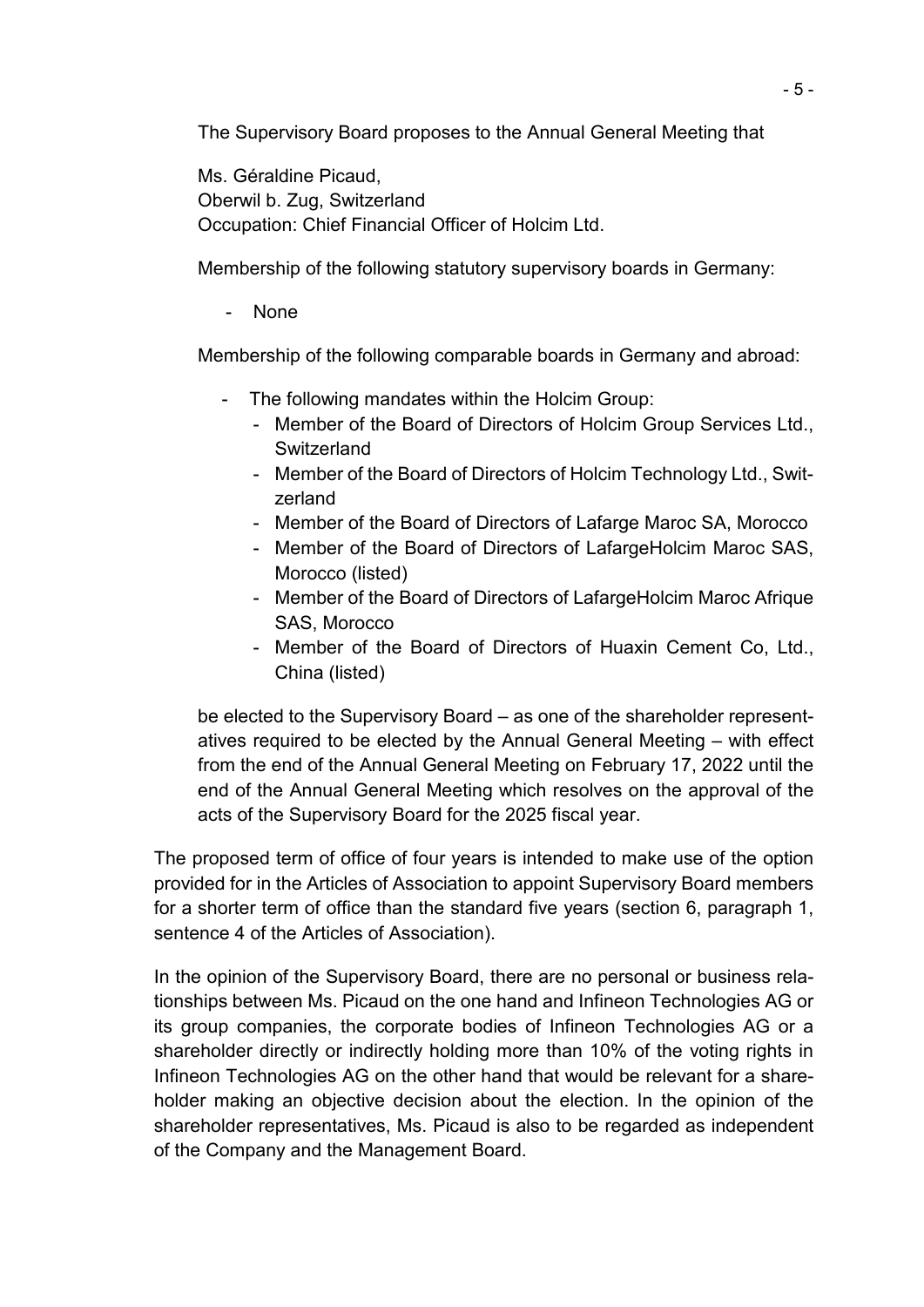The Supervisory Board has also satisfied itself that Ms. Picaud will have sufficient time to perform her duties as a member of the Supervisory Board of Infineon Technologies AG.

Ms. Picaud's curriculum vitae can be found in the appendix to this Notice and – together with the curricula vitae of all other Supervisory Board members – in an annually updated form on the Infineon website at [www.infineon.com/cms/de/about-infineon/company/supervisory-board.](https://www.infineon.com/cms/de/about-infineon/company/supervisory-board) 

#### **II. Other information**

#### **1. Total number of shares and voting rights**

The share capital of the Company totals  $\epsilon$ 2,611,842,274 and is divided into 1,305,921,137 no-par-value shares at the time the Annual General Meeting is convened. The total number of shares includes 4,545,602 own shares held at the time the Annual General Meeting is convened, which do not carry any shareholder rights.

#### **2. Annual General Meeting without the physical presence of the shareholders and their proxies (virtual Annual General Meeting)**

Based on section 1, paragraphs 2 and 6 of the Act Concerning on Measures Under the Law of Companies, Cooperative Societies, Associations, Foundations and Commonhold Property to Combat the Effects of the COVID-19 Pandemic, last amended by section 15 of the Reconstruction Assistance Act dated 10 September 2021 (Federal Law Gazette Part I, Page 4147) (in its current version hereinafter referred to as the "**COVID-19 Act**"), the Management Board, with the approval of the Supervisory Board, has resolved to hold the Annual General Meeting as a virtual event without the physical presence of the shareholders or their proxies. Due to the unforeseeable further development of the COVID-19 pandemic and the corresponding rules of conduct, this measure is intended in particular to ensure planning security. In addition, health risks for shareholders, employees, external service providers and board members are to be avoided as far as possible. The Annual General Meeting will be held at the Company's offices in Am Campeon 1-15, 85579 Neubiberg, Germany, i.e. the location of the Annual General Meeting within the meaning of section 121, paragraph 3, AktG. The physical attendance of shareholders or their proxies (with the exception of proxies appointed by the company) is not permitted.

As the holding of the Annual General Meeting in the form of a virtual event based on the COVID-19 Act will require some modifications to the procedure of the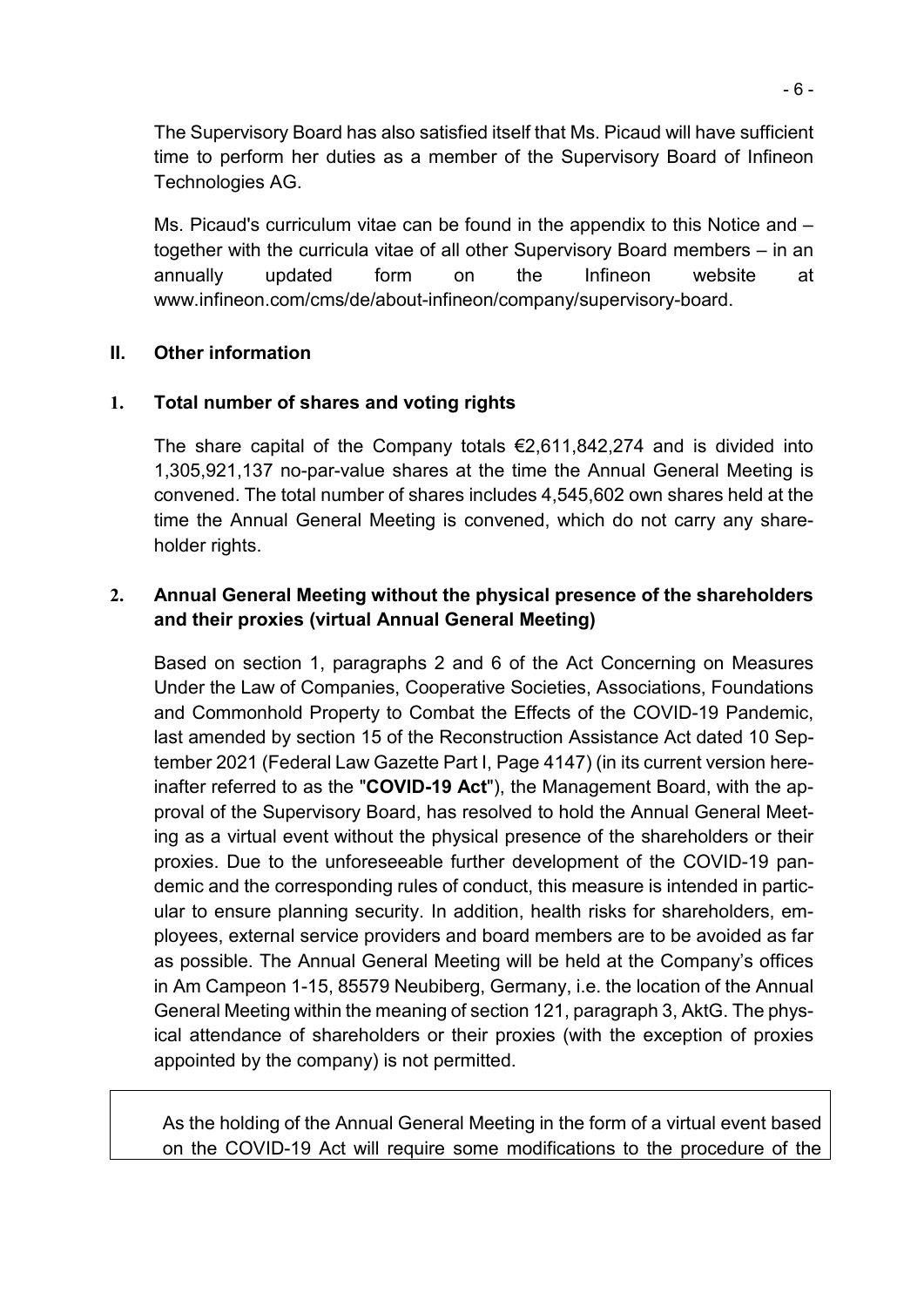meeting and the exercising of shareholder rights, we ask our shareholders to pay special attention to the following information.

All times stated in this Notice of the Annual General Meeting refer to Central European Time (CET). To convert to Coordinated Universal Time (UTC), it is necessary to deduct one hour from CET.

The entire Annual General Meeting will be broadcast live

# **on Thursday, 17 February 2022 at 10:00 a.m. (CET)**

on the Internet at [www.infineon.com/agm](https://www.infineon.com/agm) via video and audio transmission for the shareholders, their proxies and interested members of the public. The live transmission does not allow participation in the virtual Annual General Meeting as defined in section 118, paragraph 1, sentence 2, AktG.

In order to exercise shareholders' rights, in particular voting rights, registration for the Annual General Meeting must be made in due time and in the proper form. The registration procedure is explained below in point II.3.

Registration and the exercise of shareholder rights are possible in text form or electronically via the InvestorPortal, for which access data (shareholder number and individual login code) are required; shareholders will receive these together with the registration documents. Shareholders who have already registered for electronic delivery in previous years should use their shareholder number, which they will receive with their registration documents, and their self-assigned login code.

The voting rights of shareholders who are entered in the stock register and have registered in due time and in the proper form may only be exercised by mail ballot or by granting power of attorney and issuing instructions to proxies appointed by the company (details regarding company proxies are provided below in point II.4). Shareholders or their proxies who have registered in due time and in the proper form are entitled to submit questions by way of electronic communication up to midnight (CET) on 15 February 2022 (details are explained below in point II.6.c). Shareholders or their proxies who have registered in due time and in the proper form and who have exercised their voting rights will be given the opportunity to object to one or more resolutions of the Annual General Meeting by way of electronic communication.

Details are presented below.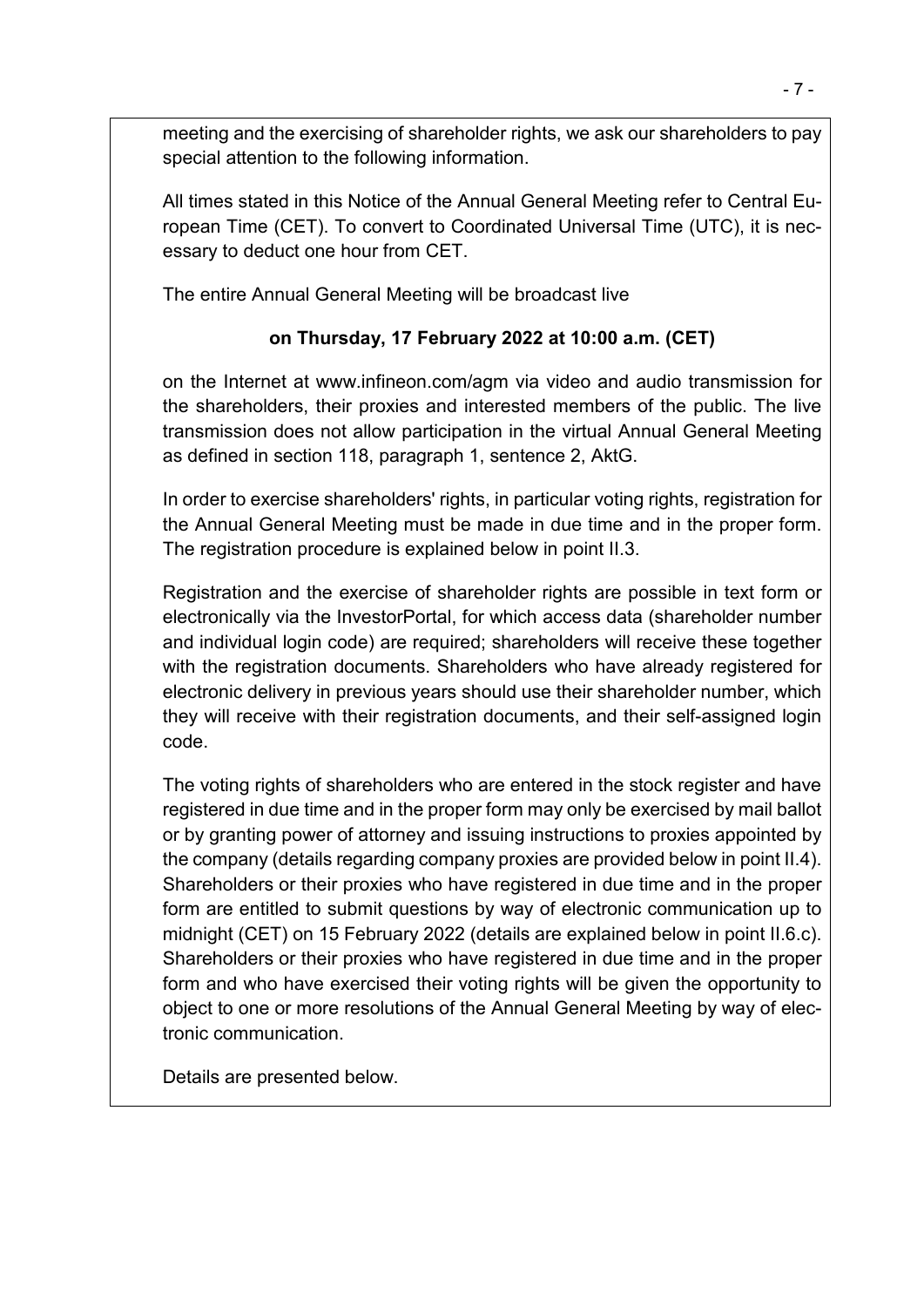#### **3. Prerequisites for exercising shareholders' rights, particularly voting rights**

#### a. Registration

Shareholders are entitled to exercise their shareholder rights, particularly their voting rights, if they have registered by

#### **10 February 2022, midnight (CET)**

for the Annual General Meeting either themselves or through a proxy (e.g. also an intermediary) and are entered in the stock register at the time of the Annual General Meeting.

Registration must be submitted to the company in German or English either electronically

via the InvestorPortal accessible at www.infineon.com/agm

or in text form (section 126b BGB) via one of the following contact channels:

- i. Address: Infineon Technologies AG, c/o Computershare Operations Center, 80249 Munich, Germany
- ii. E-mail: anmeldestelle@computershare.de

Observance with this deadline is determined on the basis of the date and time of receipt of the registration by the company.

In addition to their shareholder number, shareholders require a login code for electronic registration online, which they either receive with their AGM documents or have selected themselves via the InvestorPortal accessible at [www.infineon.com/agm.](https://www.infineon.com/agm) This code is still valid if consent to electronic delivery was already given in previous years.

In accordance with legal requirements, shareholders who are only entered in the stock register on or after 27 January 2022 will not receive an invitation without requesting one and will therefore not be sent access data for electronic registration. However, they can request the invitation with the required shareholder number and the individual login code via one of the following contact channels:

- i. Address: Infineon Technologies AG, c/o Computershare Operations Center, 80249 Munich, Germany
- ii. E-mail: anmeldestelle@computershare.de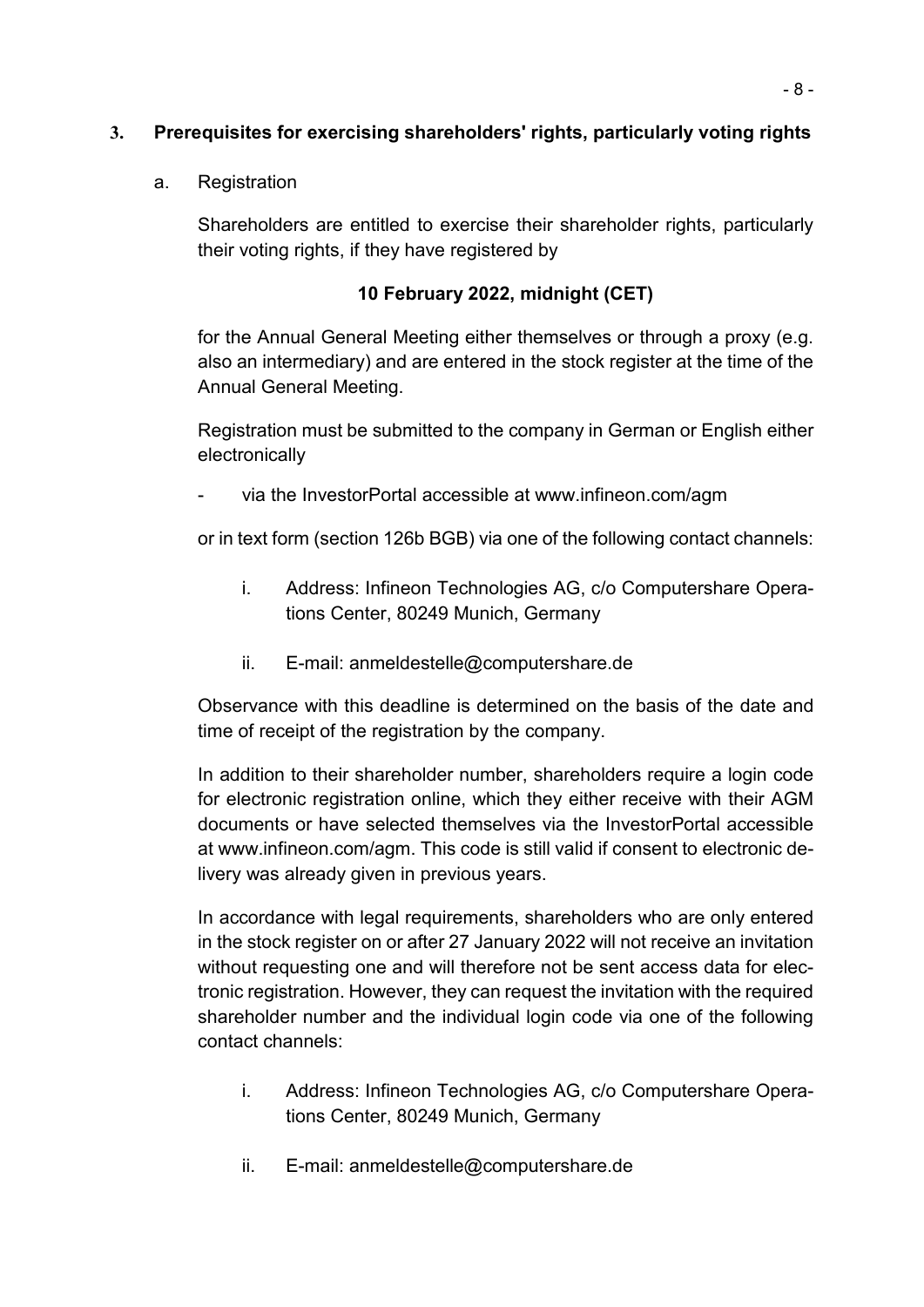Shareholders who wish to register are requested to do so in good time.

b. Proxies

Shareholders who are entered in the stock register are entitled to exercise their voting rights either personally or via a proxy of their choice such as an intermediary, a shareholder association, a voting rights advisor or other third party. Even in these cases it is necessary to register in good time and in the proper form in accordance with point II.3.a.

Details on voting by proxy are described in point II.5.

c. Entry freeze (technical record date); disposability of shares

The exercising of shareholder rights, especially voting rights, is based on the shareholding entered in the stock register on the day of the Annual General Meeting. Shareholders should note, however, that for technical processing reasons, an entry freeze will apply from the registration deadline (11 February 2022, 00:00 (CET) until midnight on the day of the Annual General Meeting (17 February 2022 (CET)), i.e. no entries or deletions can be made to the stock register during this period. The technical record date for exercising shareholder rights, particularly voting rights, at the Annual General Meeting is therefore 10 February 2022, midnight (CET).

Registering for the Annual General Meeting does not cause shares to be blocked. Shareholders therefore retain the right to dispose of their shares without restriction, irrespective of the entry freeze (technical record date), even after registration. However, purchasers of shares whose applications for entry are not received by the company in due time may not exercise shareholder rights pertaining to those shares at the Annual General Meeting unless they have obtained a power of attorney to do so or an authorization to exercise such rights.

#### **4. Exercising voting rights**

Shareholders or their proxies may only exercise their voting rights via mail ballot or by issuing power of attorney and instructions to company proxies. In both cases, they are required to register in due time and in the proper form as described in point II.3.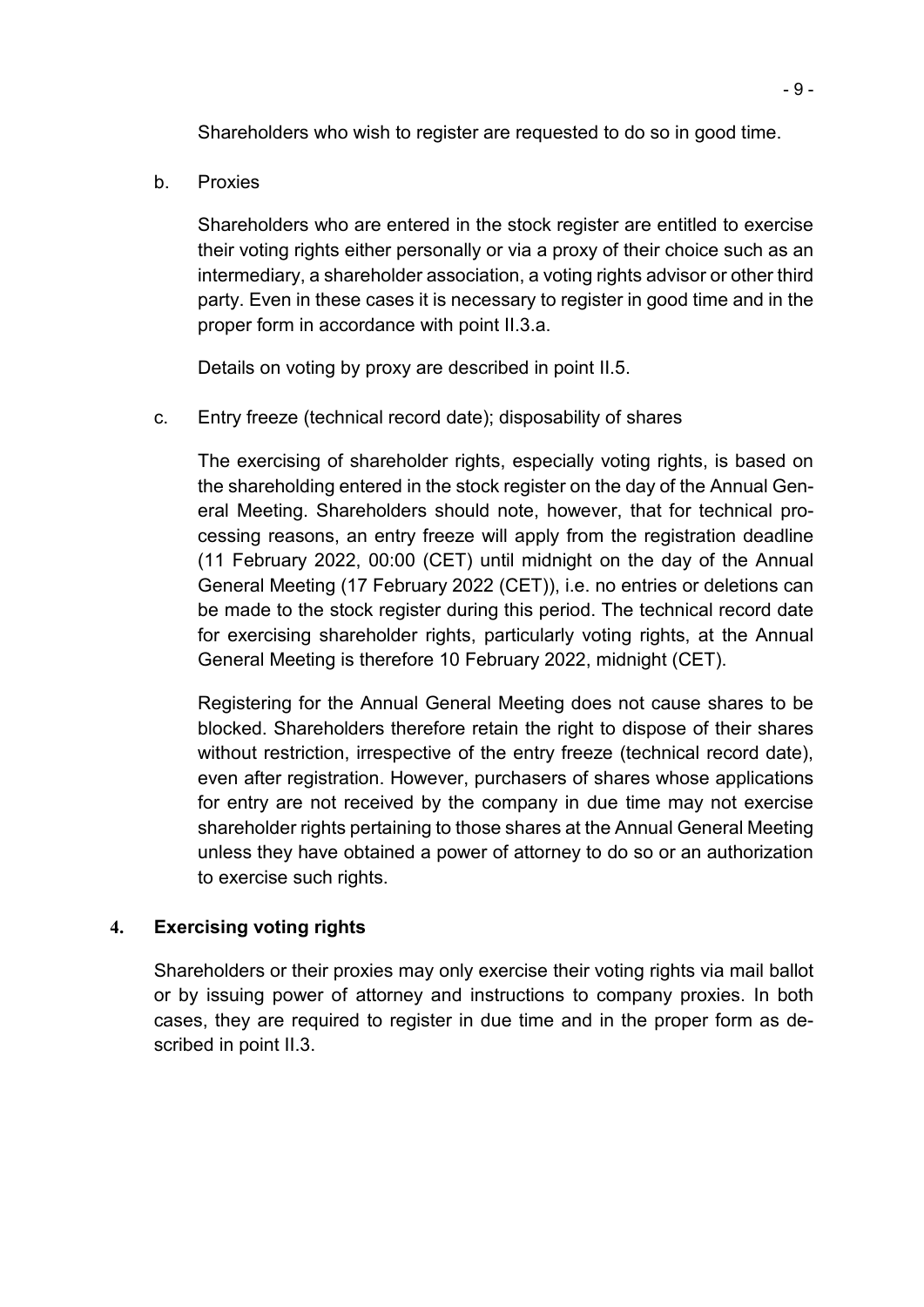a. Voting by mail ballot

Shareholders or their proxies may vote by mail ballot in either German or English. The vote may be cast, amended or revoked either electronically via the InvestorPortal or in text form by mail or e-mail.

Electronic voting by mail ballot (including amendments and revocations) is possible via the InvestorPortal accessible at [www.infineon.com/agm](https://www.infineon.com/agm) using the shareholder number and individual access code **before voting begins at the virtual Annual General Meeting on 17 February 2022**.

Shareholders will be sent a form for voting by mail ballot in text form together with their registration documents. The form is also available online at [www.infineon.com/agm](https://www.infineon.com/agm) and will be sent to shareholders upon request. Votes cast by mail ballot or their amendment or revocation in text form must be received by the company via one of the following contact channels within the following deadlines (date and time of receipt by the company is decisive):

- i. Address: Infineon Technologies AG, c/o Computershare Operations Center, 80249 Munich, Germany, by **16 February 2022, midnight (CET)** or
- ii. E-mail: anmeldestelle@computershare.de by **17 February 2022, 10.00 a.m. (CET)**

Voting by mail ballot is only possible with regard to proposals and election nominations that have been published by the Management Board and/or the Supervisory Board pursuant to section 124, paragraph 3, AktG or by shareholders pursuant to section 122, paragraph 2, AktG and included with the present document giving notice of the Annual General Meeting or announced subsequently or made available pursuant to sections 126 and 127 AktG.

b. Voting via company proxies

Shareholders or their proxies may also opt to be represented by Infineon employees designated as proxies (company proxies).

Powers of attorney and instructions to company proxies may be issued, amended or revoked electronically via the InvestorPortal accessible at [www.infineon.com/agm](https://www.infineon.com/agm) **before voting begins at the virtual Annual General Meeting on 17 February 2022**.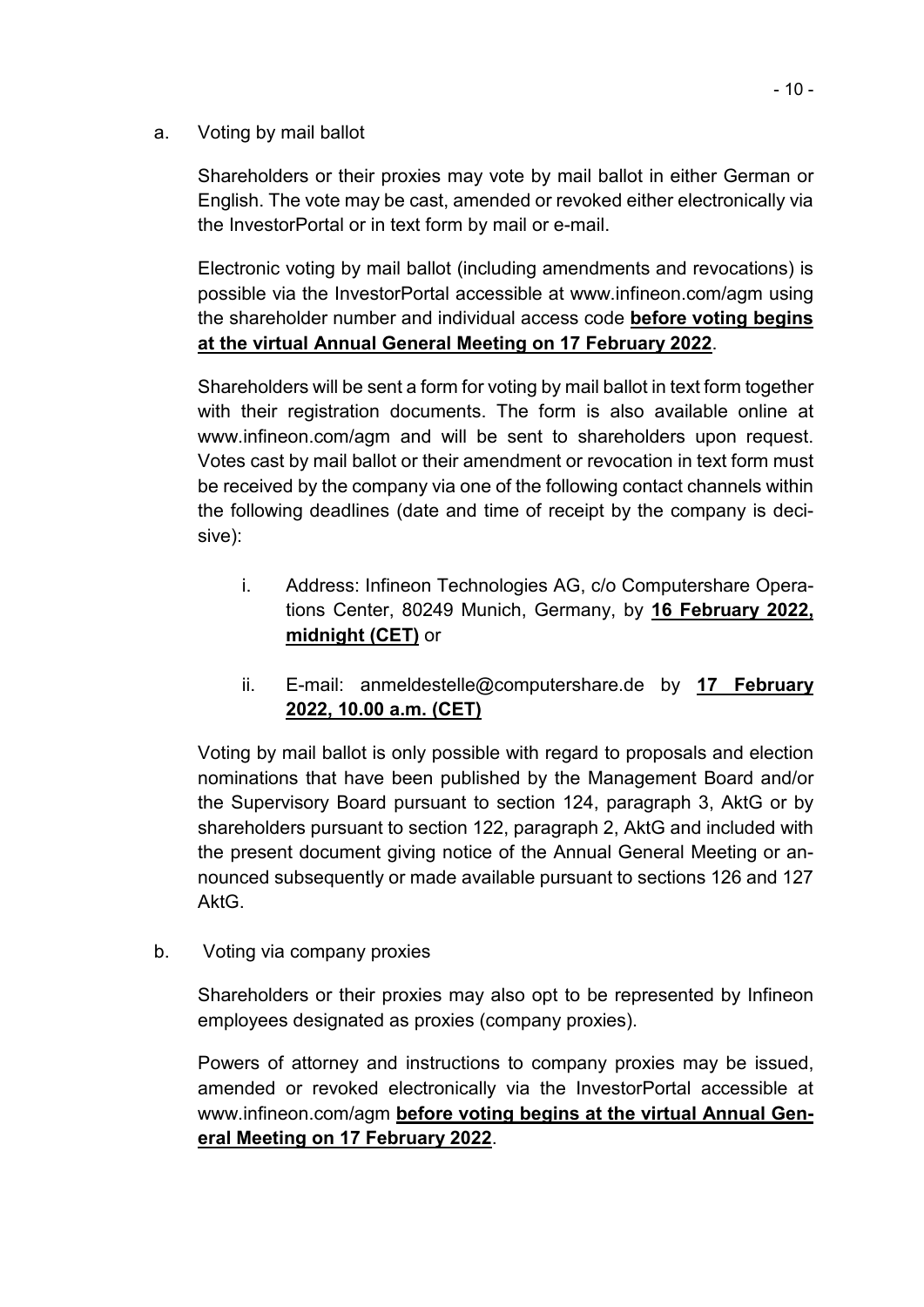Alternatively, powers of attorney and instructions to company proxies may be issued, amended or revoked in German or English in text form via one of the following contact channels within the following deadlines (date and time of receipt by the company is decisive).

- i. Address: Infineon Technologies AG, c/o Computershare Operations Center, 80249 Munich, Germany, by **16 February 2022, midnight (CET)** or
- ii. E-mail: anmeldestelle@computershare.de by **17 February 2022, 10.00 a.m. (CET)**

The form for granting powers of attorney and instructing company proxies in text form will be sent to shareholders together with the registration documents. The proxy and instruction form is also available online at [www.infineon.com/agm](https://www.infineon.com/agm) and will be sent to shareholders upon request.

Company proxies may only vote on items on the Agenda for which they have been issued explicit instructions. The company proxies are obliged to vote in accordance with these instructions and do not vote if they have not received instructions. If the instructions issued are not clear or are contradictory, the company proxies will abstain from voting.

Company proxies will not accept instructions to speak, ask questions, put forward proposals or submit objections to Annual General Meeting resolutions and are only available to vote on proposals and election nominations published by the Management Board and/or the Supervisory Board pursuant to section 124, paragraph 3, AktG or by shareholders pursuant to section 122, paragraph 2, AktG and included with the document giving notice of the Annual General Meeting or announced subsequently or made available pursuant to sections 126 and 127 AktG.

c. Further information on voting

If declarations submitted using various transmission methods deviate from one another and it is unclear which declaration was submitted most recently, they will be considered in the following order: 1. via the InvestorPortal, 2. via e-mail, and 3. in paper form.

Votes cast by mail ballot and instructions to company proxies regarding item 2 on the Agenda remain valid if the proposal for the utilization of unappropriated profit is amended as a result of a change in the number of shares qualifying for payment of a dividend.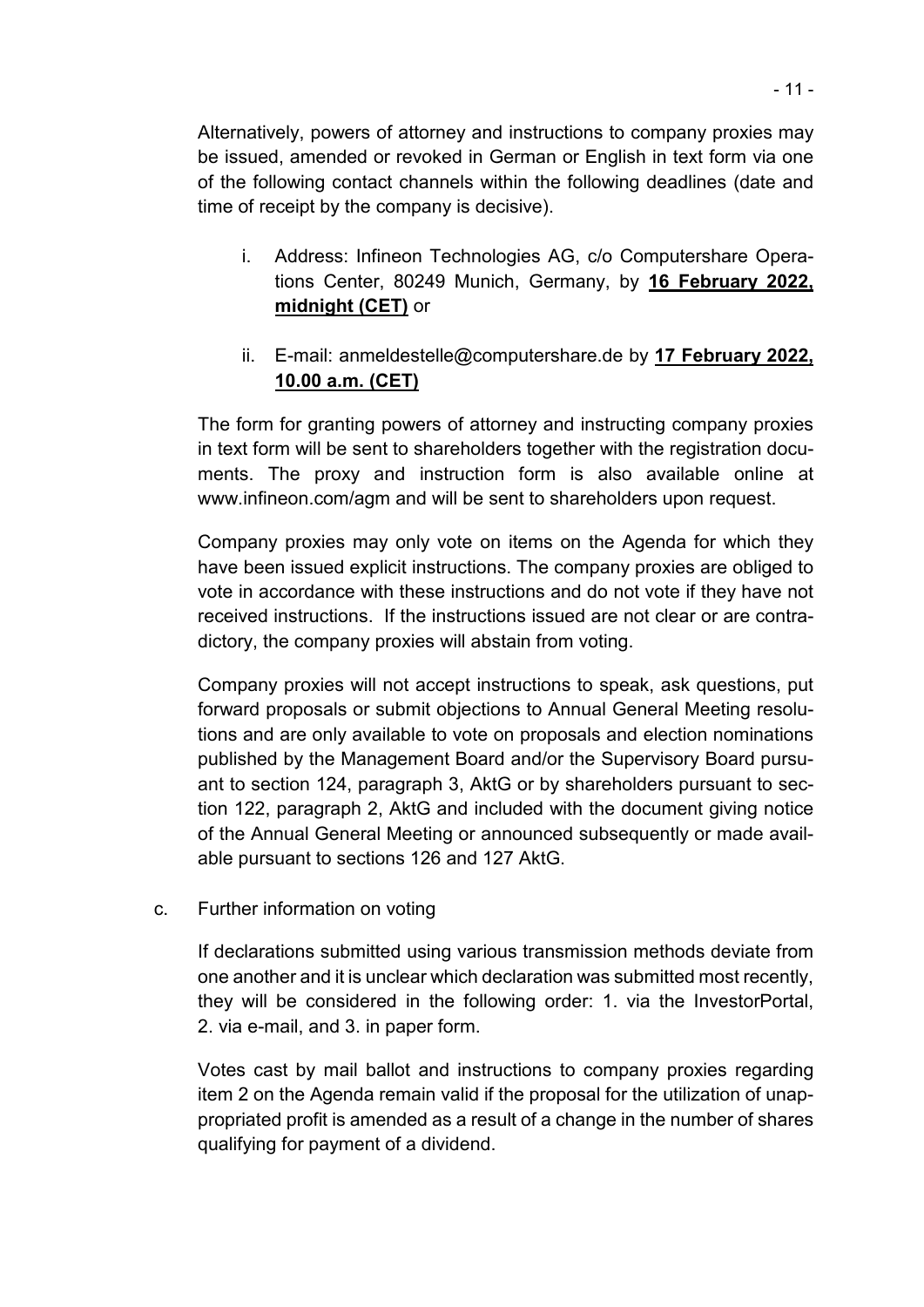#### **5. Exercising shareholder rights by proxy; procedure for voting by proxy**

Shareholders who are entered in the stock register and have registered in due time and in the proper form may also have their voting rights and other rights exercised by a proxy of their choice, such as an intermediary, a shareholders' association or a voting rights advisor.

Similar to shareholders, proxies may not physically participate in the virtual Annual General Meeting. They may only exercise voting rights for the shareholders they represent by way of mail ballot or by issuing a (sub-)power of attorney and instructions to company proxies.

Shareholders who wish to exercise their right to vote at the Annual General Meeting via a proxy must ensure that they grant the power of attorney to the proxy in due time and in the proper form. However, the following requires to be considered when doing so:

If neither a voting rights advisor, a shareholders' association nor any other intermediary covered by section 135 AktG or a party equivalent thereto pursuant to section 135 AktG are authorized, the power of attorney must be granted either

- a. in text form or electronically via the InvestorPortal vis-à-vis the company, or
- b. in text form directly vis-à-vis the proxy (in which case proof of the appointment of the proxy in text form has to be provided to the company).

The same provisions apply if a shareholder wishes to change or revoke the power of attorney.

When granting a power of attorney to voting rights advisors, shareholders' associations or other intermediaries covered by section 135 AktG or a party equivalent thereto pursuant to section 135 AktG or revoking or authorizing a power of attorney, the respective statutory provisions, in particular section 135 AktG, are applicable. According to this provision, in such cases the power of attorney must be granted to a specific proxy and verifiably recorded by that proxy. Furthermore, the power of attorney must be complete and may only contain declarations relating to the exercising of voting rights.

However, under certain circumstances, the proxies in question may set out special rules for their own power of attorney. For this reason, shareholders are requested to consult with the proxies concerned in good time regarding the respective form and procedure of the power of attorney.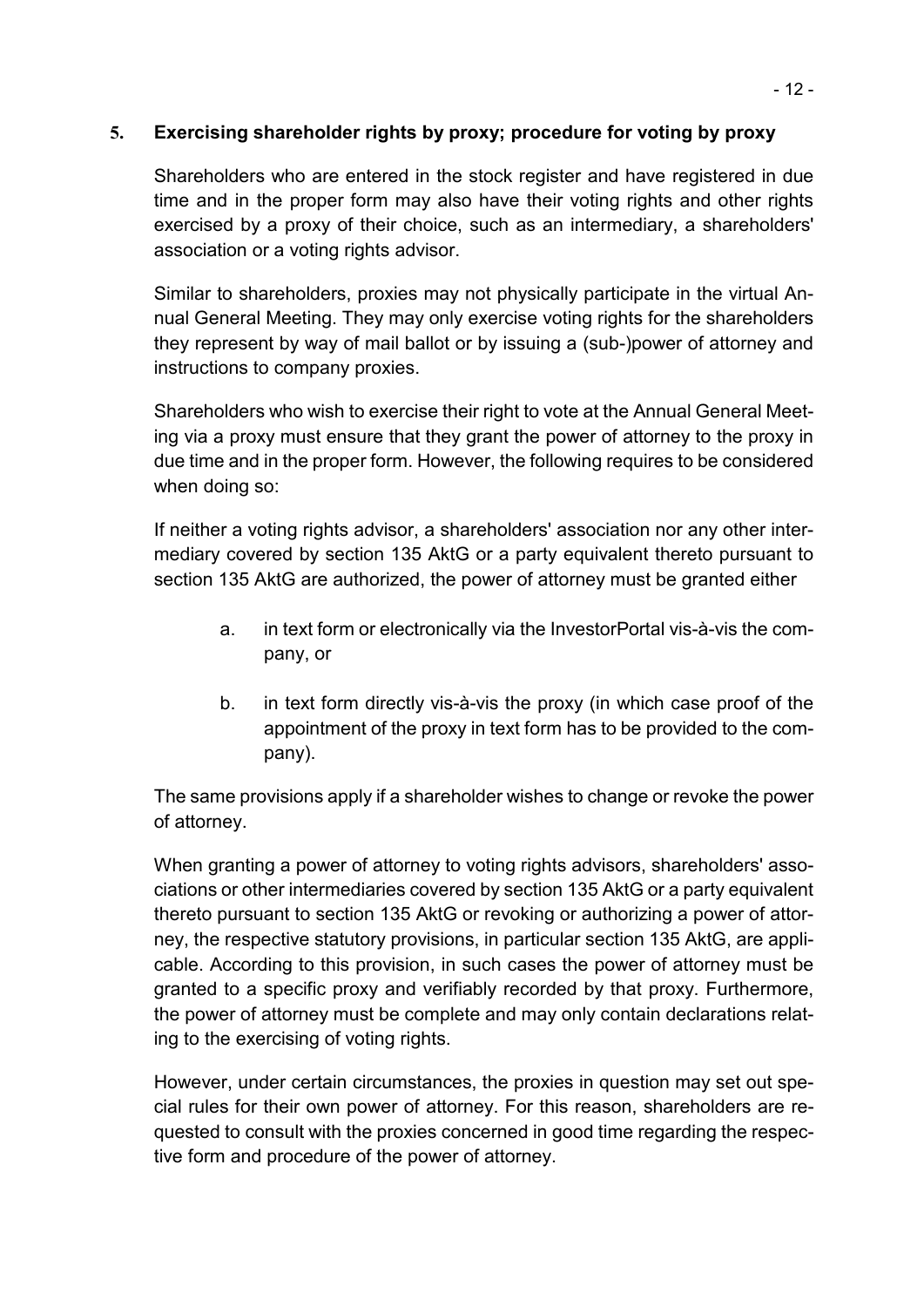If the shareholder grants a power of attorney to more than one person, the company may reject one or more of these people pursuant to section 134, paragraph 3, sentence 2, AktG and section 16, paragraph 2, sentence 3 of the Articles of Association at its own discretion, observing the principle of equal treatment pursuant to section 53a AktG.

Powers of attorney can be issued, amended or revoked vis-à-vis the company no later than **16 February 2022, midnight (CET)** in text form via one of the following contact channels, whereby the date and time of receipt by the company is decisive. The same applies for the proof of a power of attorney granted to the proxy.

- a. Address: Infineon Technologies AG, c/o Computershare Operations Center, 80249 Munich, Germany
- b. E-mail: anmeldestelle@computershare.de

Powers of attorney may also be issued, amended or revoked vis-à-vis the company electronically using the shareholder number and individual login code via the InvestorPortal accessible at [www.infineon.com/agm](https://www.infineon.com/agm) **before voting begins at the virtual Annual General Meeting on 17 February 2022**.

For participation in the electronic voting procedure, the proxy requires individual login data. After granting the power of attorney vis-à-vis the company or providing proof of a power of attorney granted to the proxy, the company will provide the necessary login data for the proxy.

Shareholders who wish to make use of the option to appoint a proxy are requested to do so in good time in order to enable timely receipt of the login data by the proxy.

A multi-purpose power of attorney, instruction and mail ballot form is available for download online at [www.infineon.com/agm.](https://www.infineon.com/agm) This form will also be sent to shareholders free of charge upon request.

# **6. Shareholders' rights (proposals, election nominations, the right to ask questions by way of electronic communication, submit statements by video or in text form and object to resolutions to be taken by the Annual General Meeting)**

The rights of shareholders in connection with the Annual General Meeting include the following (further details of shareholders' rights are available online at [www.infineon.com/agm\):](https://www.infineon.com/agm)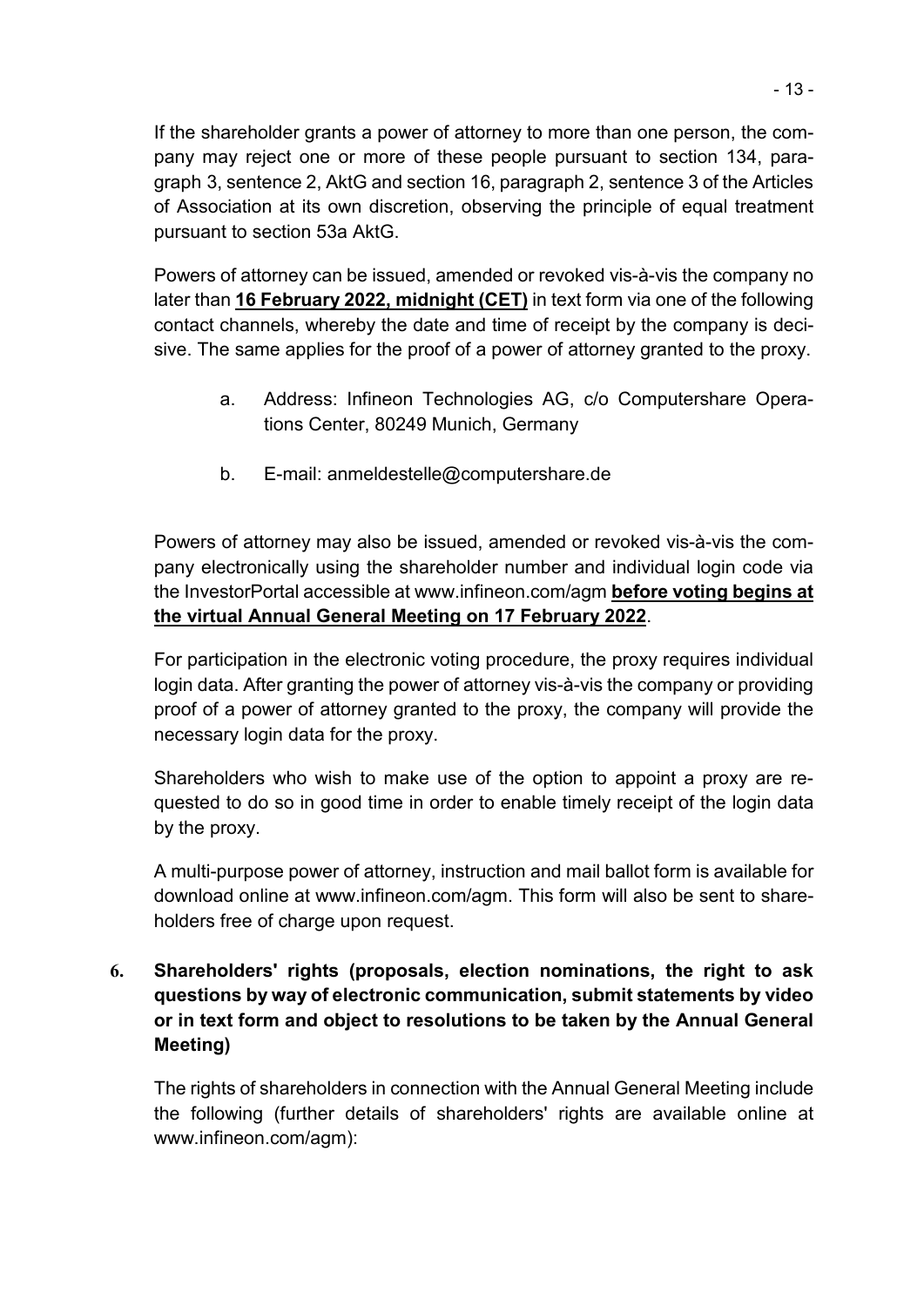#### a. Additions to the Agenda

Pursuant to section 122, paragraph 2, AktG, shareholders whose aggregate holdings amount to at least one twentieth of the company's share capital or the amount of €500,000 (equivalent to 250,000 shares) may demand that certain items be included on the Agenda and published. Furthermore, pursuant to section 87, paragraph 4, AktG, the Annual General Meeting may, in accordance with a proposal pursuant to section 122, paragraph 2, sentence 1, AktG, reduce the maximum remuneration of the Management Board determined pursuant to section 87a, paragraph 1, sentence 2, No. 1 AktG. Pursuant to section 124a, sentence 2, AktG, a proposal received by the company after the Annual General Meeting has been convened must be made available on the company's website after receipt without undue delay.

Each new item must be accompanied by an argument in favor statement or a draft resolution. Pursuant to section 122 AktG, the proposal must be addressed in writing to the Management Board of Infineon Technologies AG. Pursuant to section 122, paragraph 2, sentence 3, AktG, any such request must be received by the company at least 30 days prior to the meeting, i.e. by no later than midnight (CET) on 17 January 2022. Pursuant to section 122, paragraph 2 and paragraph 1, AktG, the shareholders concerned must verify that they have owned the above-mentioned minimum number of shares for at least 90 days prior to receipt of the proposal and that they will hold the shares until a decision has been reached by the Management Board with respect to the proposal. Section 70 AktG must be observed when calculating the minimum period of ownership. When calculating the above minimum periods, section 121, paragraph 7, AktG must be applied accordingly.

Please send any supplementary proposals via one of the following contact channels:

- i. Address: Management Board of Infineon Technologies AG, Am Campeon 1-15, 85579 Neubiberg, Germany
- ii. E-mail: hv@infineon.com

Any additions to the Agenda that need to be announced will be published in the Federal Gazette immediately after receipt, unless they have already been announced with the notice convening the Annual General Meeting. They will also be published online on the Infineon website at [www.infineon.com/agm.](https://www.infineon.com/agm) Resolution proposals relating to such applications that are duly received by 17 January 2022, midnight (CET), together with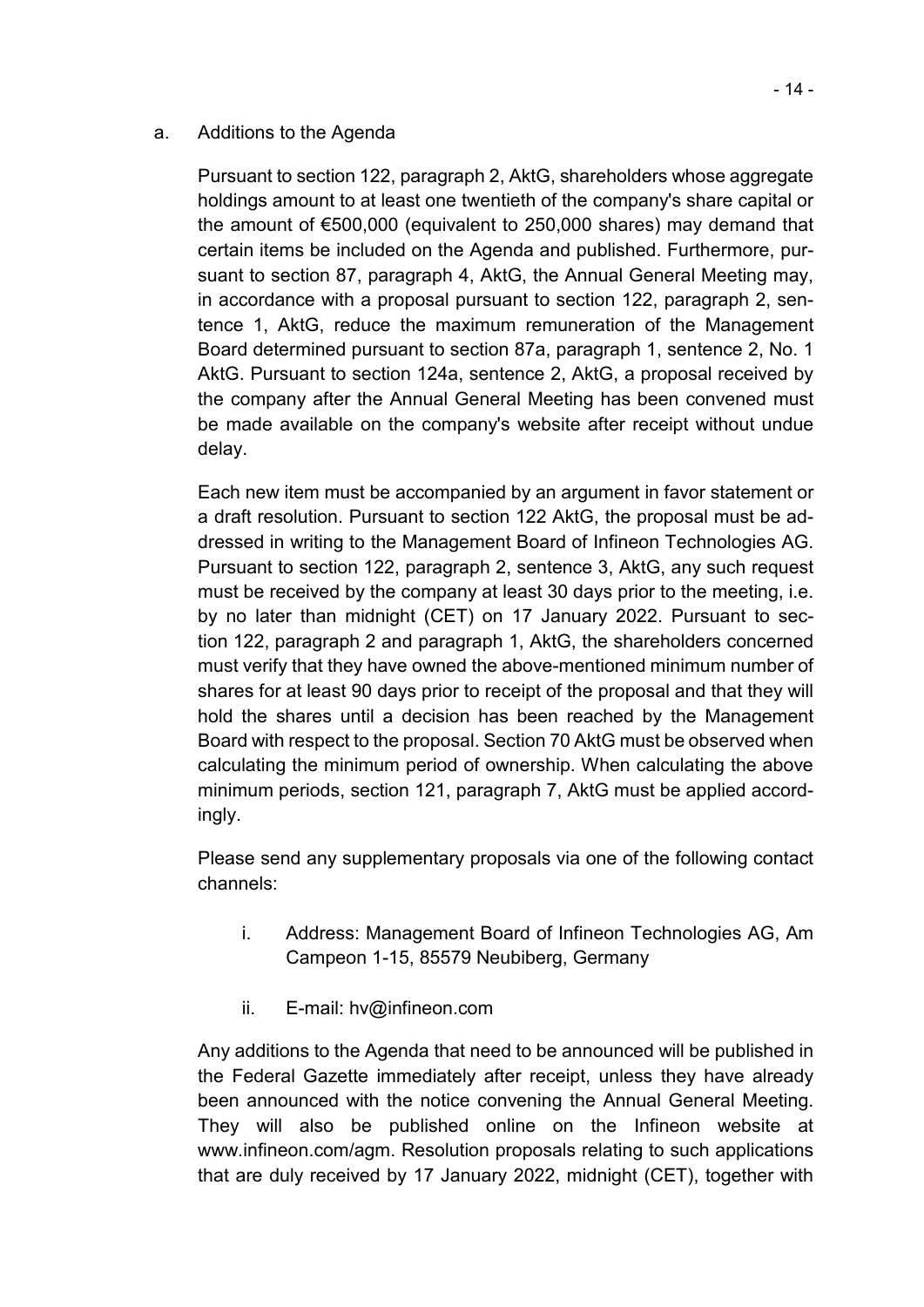items either placed or to be placed on the Agenda pursuant to section 122, paragraph 2, AktG will be treated in the virtual Annual General Meeting as if they had been made at the virtual event.

b. Counterproposals; election nominations

Each shareholder is entitled to submit counterproposals in response to the resolutions proposed on the items on the Agenda. In order for the counterproposals to be made available by the company prior to the Annual General Meeting, pursuant to section 126, paragraph 1, AktG they must be sent to one of the following addresses at least 14 days prior to the Annual General Meeting, i.e. by midnight (CET) on 2 February 2022

- i. to the following address: Infineon Technologies AG, Investor Relations, Am Campeon 1-15, 85579 Neubiberg, Germany, or
- ii. to the following e-mail address:  $hv@infineon.com$

Counterproposals sent must be received by the company in due time in order to be considered.

Subject to section 126, paragraphs 2 and 3, AktG, any shareholder counterproposals that are required to be made available will be published online at [www.infineon.com/agm](https://www.infineon.com/agm) together with the name of the shareholder and any argument in favor of the counterproposal as well as any statements made by the company's representative bodies in that regard.

Pursuant to section 127 AktG, these regulations apply mutatis mutandis to any shareholder proposals in respect of candidates for Supervisory Board elections and the selection of the auditor. In addition to the grounds defined in section 126, paragraph 2, AktG, the omission from the proposal of the candidate's name, practiced profession and place of residence also exempts the Management Board from any obligation to make available the proposal of a candidate for an election. Similarly, proposals relating to the election of Supervisory Board members do not need to be made available if details of the membership of the person concerned in other statutory supervisory boards and equivalent national or foreign company boards as defined in section 125, paragraph 1, sentence 5, AktG are not provided. Election proposals do not need to be accompanied by an argument in favor.

As this year's Annual General Meeting is being held as a virtual event without the physical presence of shareholders and their proxies, no proposals may be submitted during the virtual Annual General Meeting.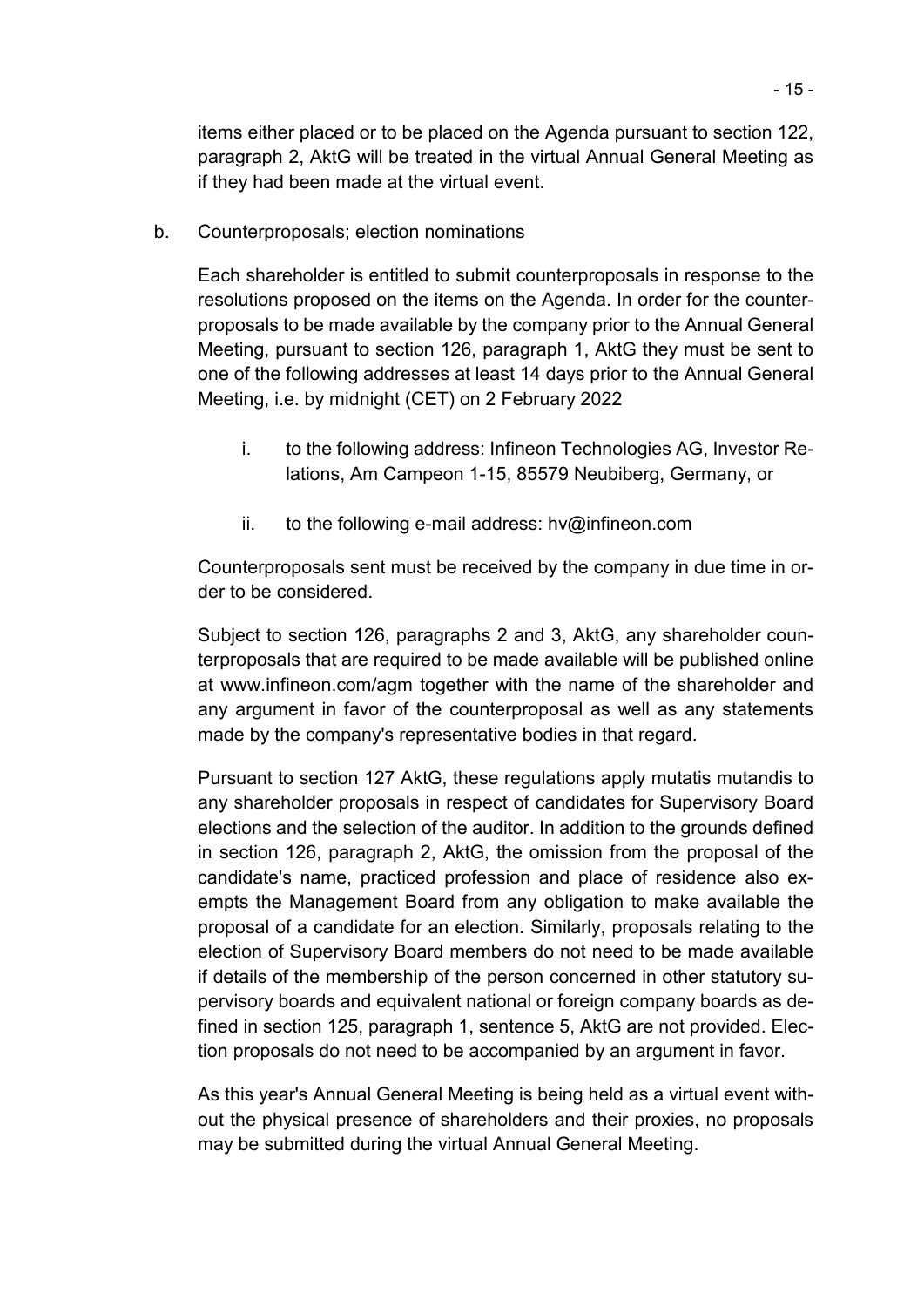Pursuant to section 1, paragraph 2, sentence 3 of the COVID-19 Act, proposals or election nominations by shareholders which are required to be made available pursuant to sections 126 or 127 AktG will be deemed to have been made at the Annual General Meeting if the shareholder submitting the proposal or election nomination is duly authorized to do so and registered for the Annual General Meeting.

This does not affect the right of the Chair of the Annual General Meeting to have the proposals of the management voted on first. Should the proposals put forward by the management be accepted with the necessary majority, the counterproposals or (differing) election nominations are thus deemed to have been settled.

c. Submission of questions pursuant to section 1, paragraph 2, sentence 1 No. 3 and sentence 2 of the COVID-19 Act exclusively by way of electronic communication by 15 February 2022, midnight (CET)

Pursuant to section 1, paragraph 2, sentence 1 No. 3 and sentence 2 of the COVID-19 Act, shareholders have the right to submit questions by way of electronic communication. With the approval of the Supervisory Board, the Management Board has decided that shareholders who are entered in the stock register and have registered for the Annual General Meeting in due time and in the proper form, or their proxies, must submit their questions to the company by way of electronic communication no later than one day prior to the virtual Annual General Meeting, i.e. no later than midnight (CET) on 15 February 2022. An input screen is available for this purpose on the InvestorPortal which is accessible using the shareholder number and individual login code at [www.infineon.com/agm.](https://www.infineon.com/agm) Other forms of transmission are not permitted. No questions may be submitted or asked after this time or during the Annual General Meeting.

The Management Board decides according to its duly exercised and free discretion, how to answer questions that have been properly submitted.

When answering questions during the virtual Annual General Meeting, the name of the person asking the question will only be disclosed (to the extent that questions are answered individually) if consent to do so was expressly stated when the question was submitted.

d. Submitting statements for publication via the InvestorPortal

If a virtual Annual General Meeting is held without the physical presence of shareholders or their proxies, the aforementioned will have no opportunity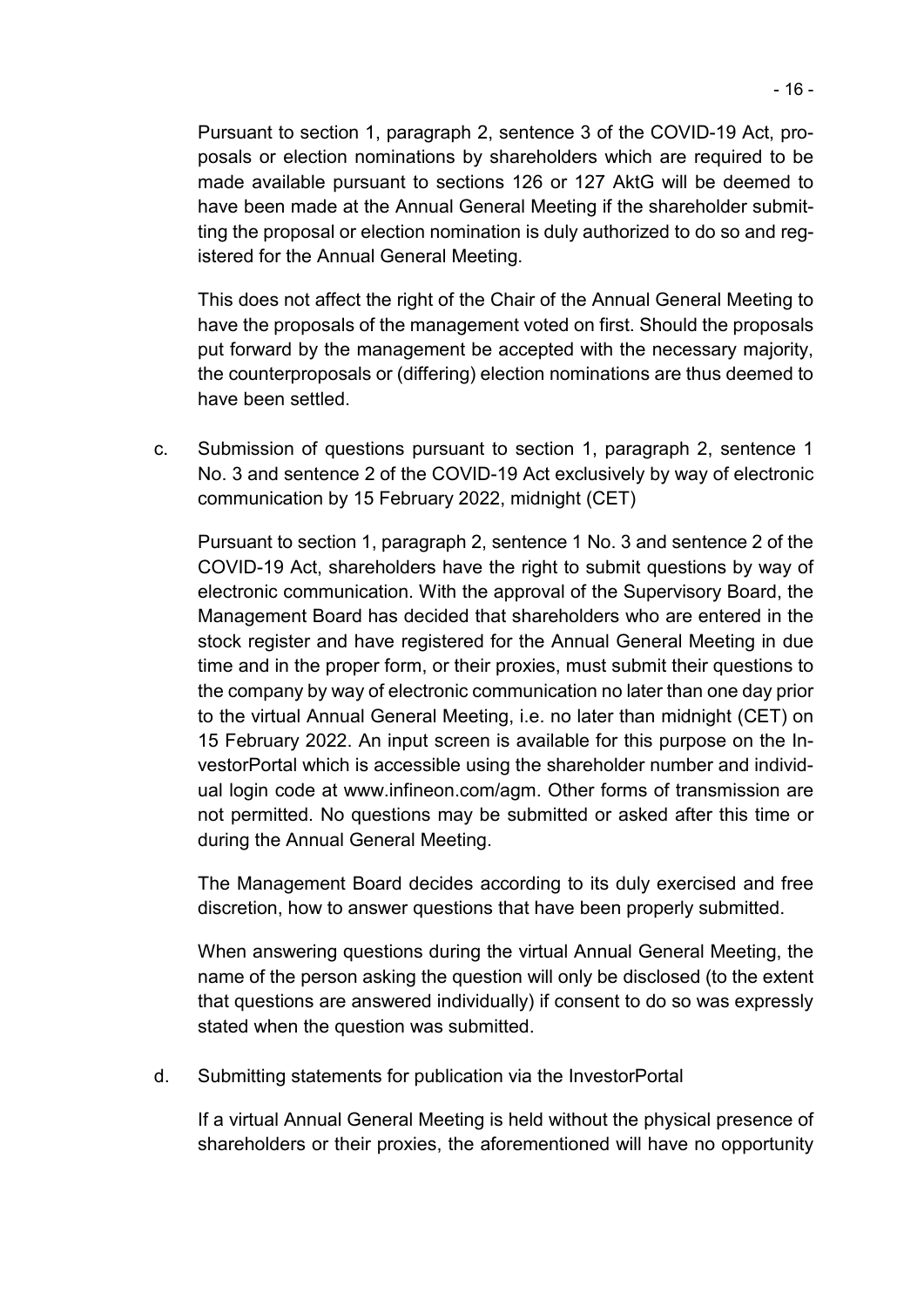to comment on the Agenda at the Annual General Meeting. With the approval of the Supervisory Board and over and above the requirements of the COVID-19 Act, the Management Board has therefore decided to give shareholders or their proxies the opportunity to submit statements on the Agenda either by means of video messages or in text form.

For this reason, shareholders who are entered in the stock register and have registered for the Annual General Meeting in due time and in the proper form, or their proxies, have the opportunity, until **13 February 2022, midnight (CET)**, to submit statements relating to the Agenda electronically via the InvestorPortal accessible at [www.infineon.com/agm,](https://www.infineon.com/agm) **either by video or in text form**, using the shareholder number and individual login code. The length of a statement submitted in text form may not exceed 10,000 characters and the length of a video message may not exceed three minutes. Moreover, video messages are only permissible if the shareholder or proxy appear in the video in person. By submitting a statement, shareholders and proxies agree that the statement may be published on the InvestorPortal together with the shareholder's and/or proxy's name.

Details of the technical and legal requirements for submitting statements are available via the company's InvestorPortal accessible at [www.infineon.com/agm.](https://www.infineon.com/agm)

The company intends to publish any statements submitted prior to the virtual Annual General Meeting on its InvestorPortal, which is accessible only to shareholders and/or their proxies using the shareholder number and individual login code at [www.infineon.com/agm.](https://www.infineon.com/agm) However, Infineon wishes to point out that there is no legal entitlement to the publication of a statement. In particular, the company reserves the right not to publish statements containing offensive, discriminatory, criminally relevant or obviously false or misleading information, those without any reference to the Agenda, or those submitted in languages other than German. The same applies in particular to statements that exceed 10,000 characters or three minutes in length, those that do not meet the technical requirements, or those made by video in which the shareholder or proxy does not appear in person. Only one statement will be published per shareholder. The rules for questions as well as for counterproposals and election nominations are set out exclusively by the procedures described above in points II.6.c. and b. respectively. Please note that questions, counterproposals or election nominations contained in a statement that has not been submitted in the manner described above in points II.6.c and b. respectively, will not be considered.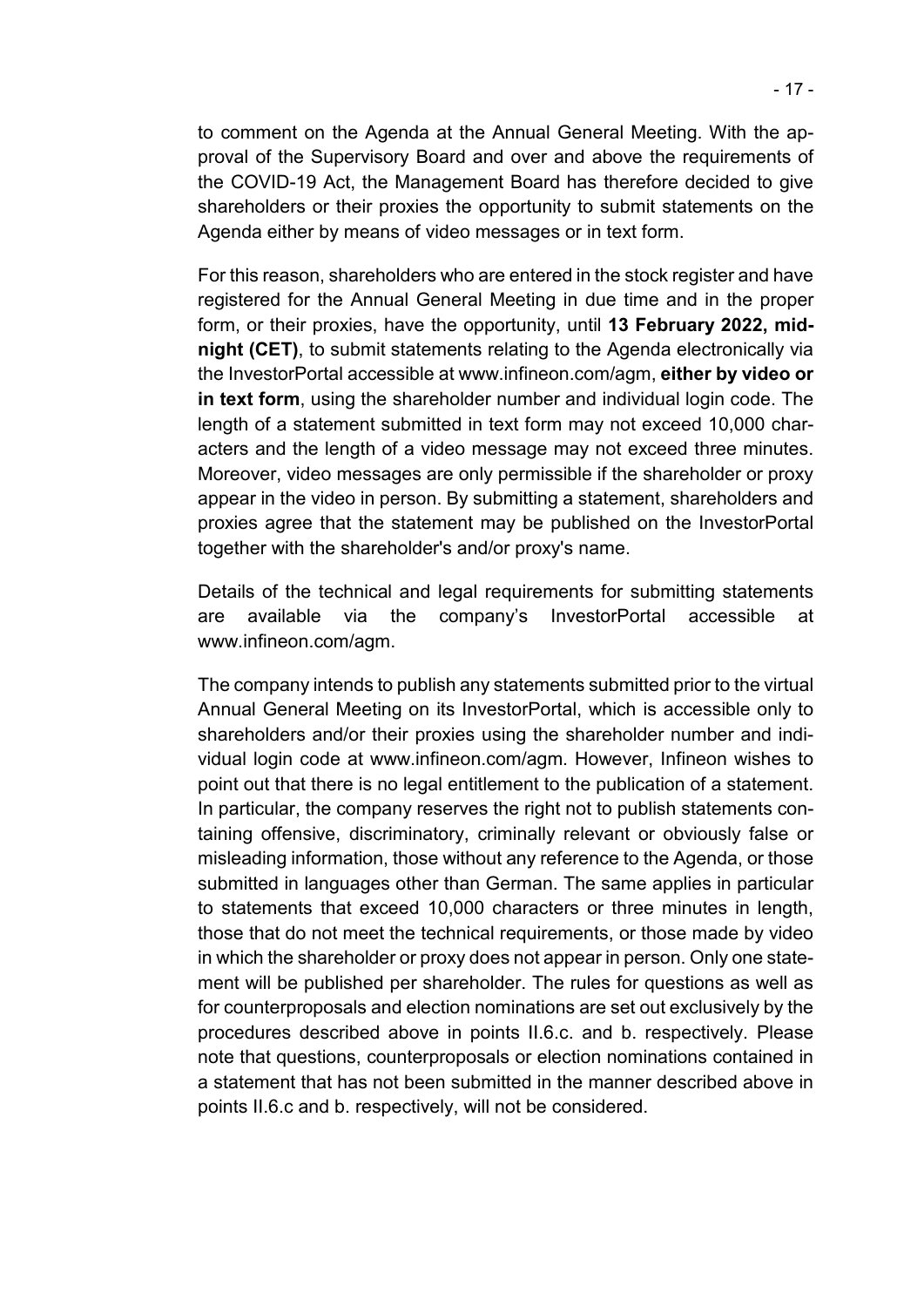e. Filing objections to resolutions of the Annual General Meeting

Pursuant to section 245, No. 1, AktG, section 1, paragraph 2, sentence 1, No. 4 of the COVID-19 Act, shareholders who have exercised their voting rights, or their proxies, will have the opportunity to lodge objections to resolutions of the Annual General Meeting by way of electronic communication with the notary public appointed to record the minutes of the virtual Annual General Meeting.

Any statements of this nature can be made electronically via the Investor-Portal accessible at [www.infineon.com/agm f](https://www.infineon.com/agm)rom the opening of the virtual Annual General Meeting until it is closed by the person chairing the meeting.

#### **7. Information and documents for the Annual General Meeting; website; American Depositary Shares**

The information and documents indicated in section 124a AktG may be viewed and downloaded online at [www.infineon.com/agm.](https://www.infineon.com/agm) The company intends to publish the key points that will be contained in the speeches of the Chairman of the Supervisory Board, the Chairman of the Management Board and the Chief Financial Officer on the company's website on or around 4 February 2022. After the Annual General Meeting, the voting results will be announced on the same website and the speeches of the Chairman of the Supervisory Board, the Chairman of the Management Board and the Chief Financial Officer will be made available as recordings. The website also contains information on how to obtain confirmation pursuant to section 118, paragraph 1, sentence 3, AktG that votes cast electronically were received as well as confirmation of the voting pursuant to section 129, paragraph 5, AktG, both of which may be requested by the voter up to one month after the Annual General Meeting.

Holders of American Depositary Shares (ADS) will receive the information they require in order to participate in the virtual Annual General Meeting from Citibank, N.A. (depositary).

# **8. Data protection notice for shareholders**

For the purpose of maintaining the stock register and conducting the Annual General Meeting, the company collects personal data on its shareholders and/or their proxies. This is done to meet its legal obligations pursuant to the COVID-19 Act and in order to enable shareholders to exercise their rights at the Annual General Meeting, particularly as it is being held as a virtual event without the physical presence of shareholders or their proxies. Infineon Technologies AG processes the data as the responsible party in accordance with the provisions of the EU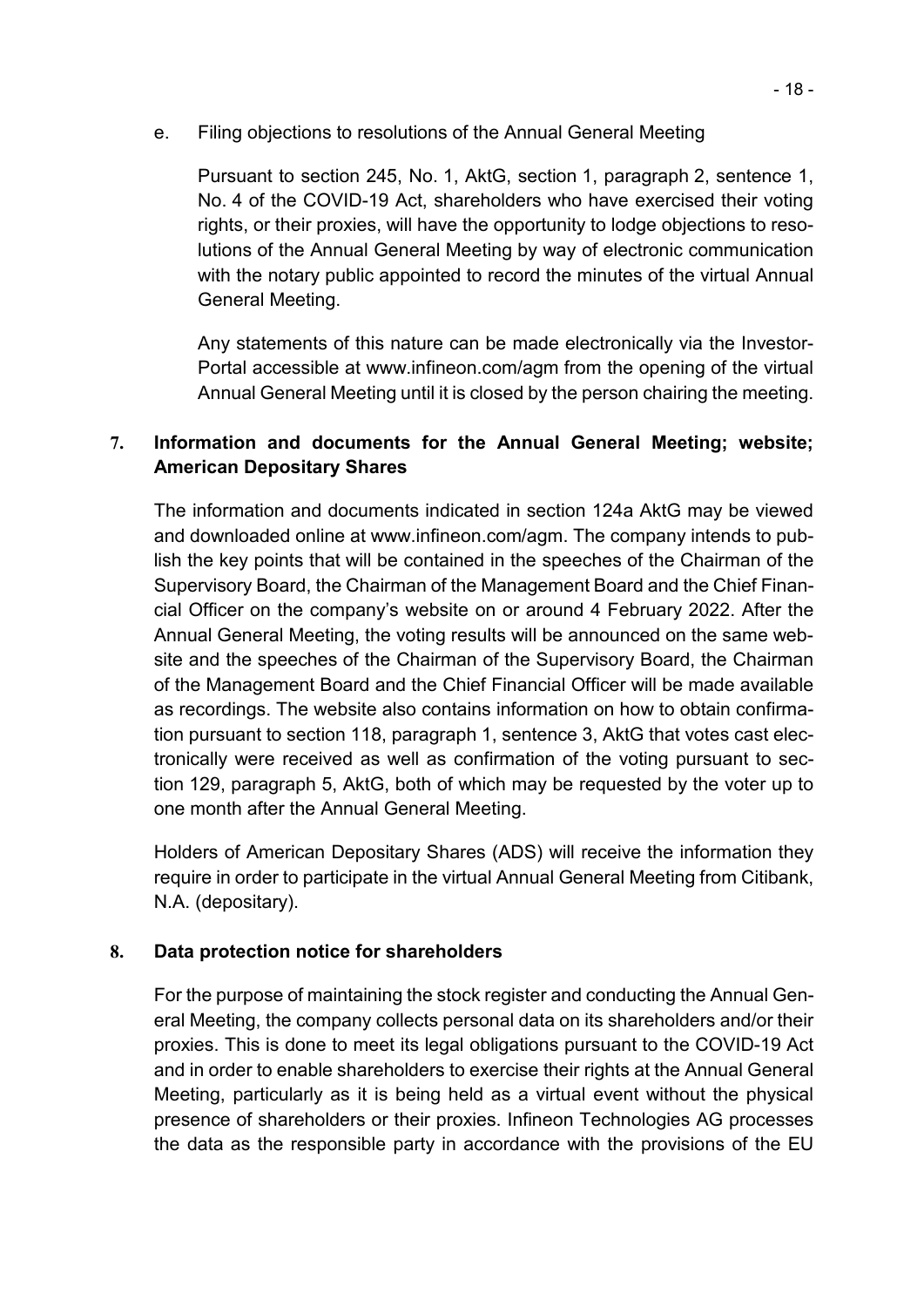Data Protection Regulation ("**GDPR**") and all other relevant laws. Details regarding the treatment of personal data and the rights of shareholders and/or their proxies in accordance with the GDPR are available online at [www.infineon.com/data-protection-for-shareholders](https://www.infineon.com/data-protection-for-shareholders) and can also be requested in printed form via the addresses provided for registration purposes.

Yours sincerely

Infineon Technologies AG

The Management Board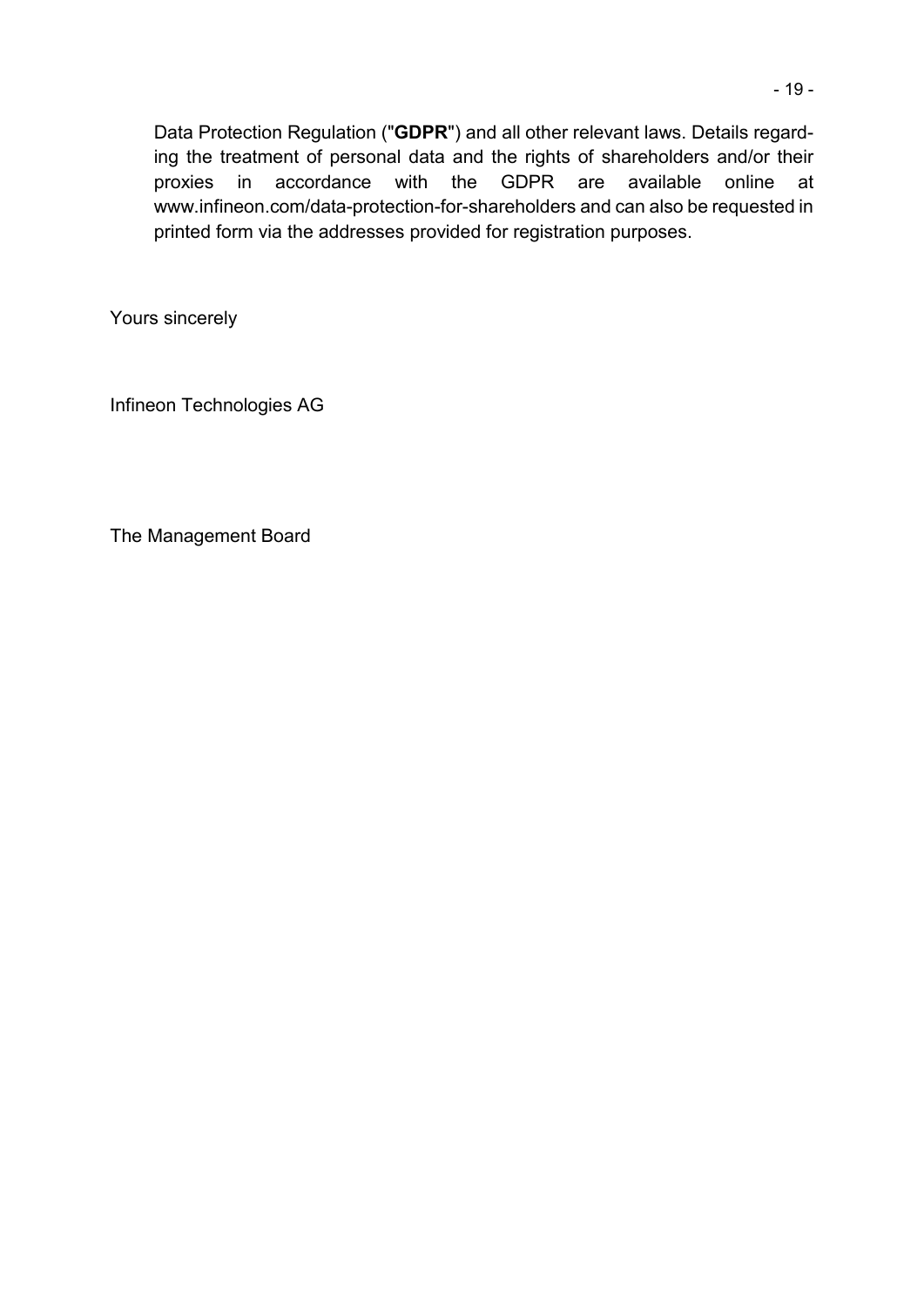# **Géraldine Picaud**

Chief Financial Officer of Holcim Ltd

Member of the Infineon Technologies Supervisory Board since 2017 (elected until 2022)

#### **Person**

| Year of birth | 1970                        |
|---------------|-----------------------------|
| Residence     | Oberwil b. Zug, Switzerland |
| Nationality   | French                      |



#### **Education**

1989 – 1992 Master of Business Administration, Reims Superior School of Commerce

#### **Professional career**

| <b>Since 2018</b> | CFO, member of the Executive Committee, Holcim Ltd, Zug, Switzerland       |
|-------------------|----------------------------------------------------------------------------|
| $2011 - 2017$     | Group CFO, member of the Executive Committee, Essilor International,       |
|                   | Paris, France                                                              |
| $2008 - 2011$     | CFO, Volcafe Holdings Ltd. (ED&F Man coffee Division), Zürich, Switzerland |
| $2007 - 2008$     | Head of Corporate Finance, responsible for M&A, ED&F Man, London, UK       |
| $1994 - 2007$     | CFO, Safic Alcan SAS, Paris, France                                        |
| 1992 - 1994       | Junior, afterwards Senior Auditor, Arthur Andersen, Paris, France          |

#### **Memberships in other statutory supervisory boards in Germany**

None

# **Memberships in comparable supervisory bodies of business enterprises in Germany and abroad**

- Following Holcim Group memberships:
	- Member of the Board of Directors der Holcim Group Services Ltd., Switzerland
	- Member of the Board of Directors der Holcim Technology Ltd., Switzerland
	- Member of the Board of Directors der Lafarge Maroc SA, Morocco
	- Member of the Board of Directors der LafargeHolcim Maroc SAS, Morocco (listed)
	- Member of the Board of Directors der LafargeHolcim Maroc Afrique SAS, Morocco
	- Member of the Board of Directors der Huaxin Cement Co., Ltd., China (listed)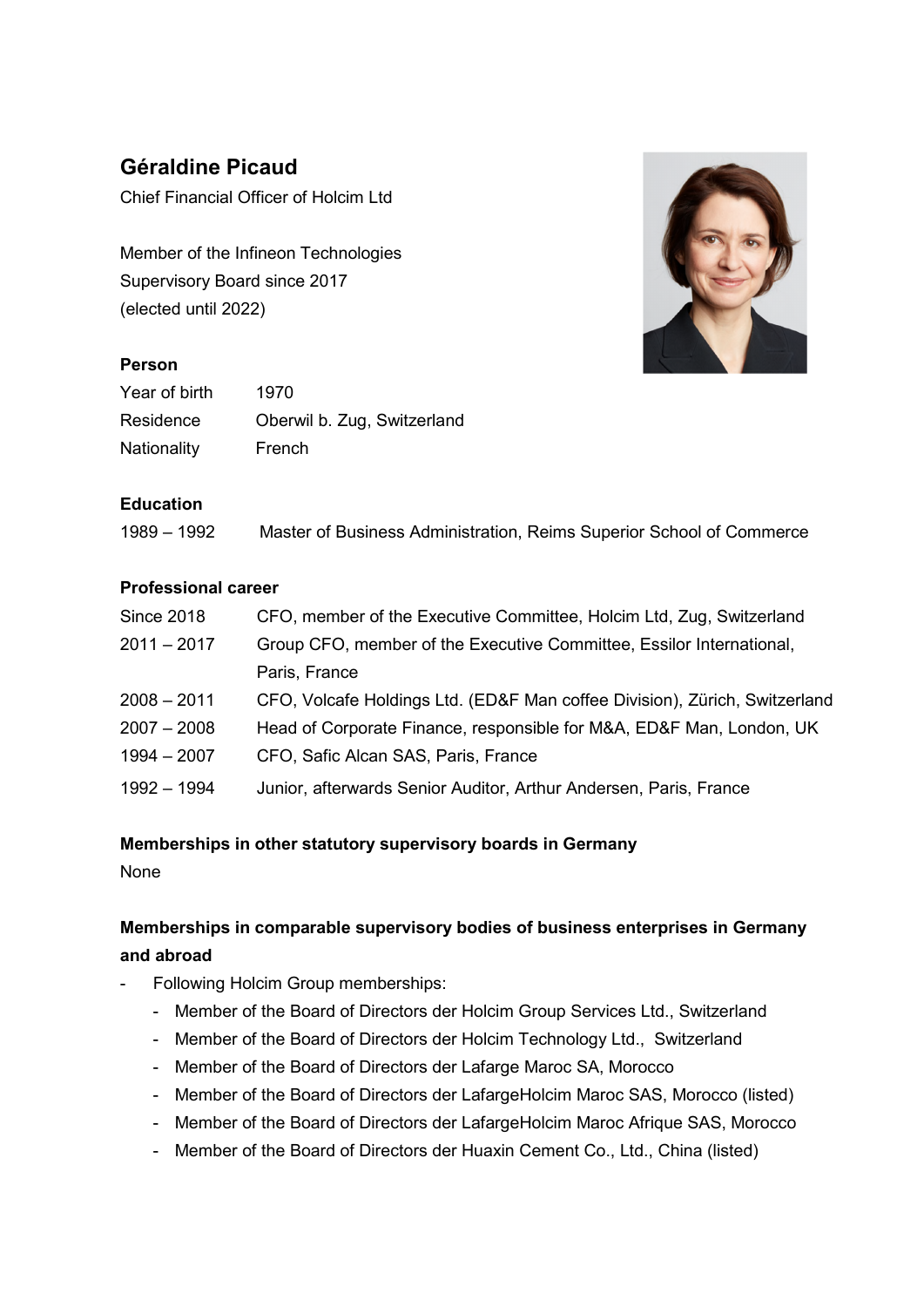#### **Relevant know-how, expertise and experience**

Ms. Picaud is a highly regarded financial expert who has served for many years as CFO of a number of globally operating enterprises, including some listed companies. Accordingly, she qualifies as an "independent financial expert" pursuant to section 100, paragraph 5 of the German Stock Corporation Act. Her professional career to date has equipped her with a wealth of valuable experience and knowledge in the fields of financial reporting, accounting, controlling and M&A.